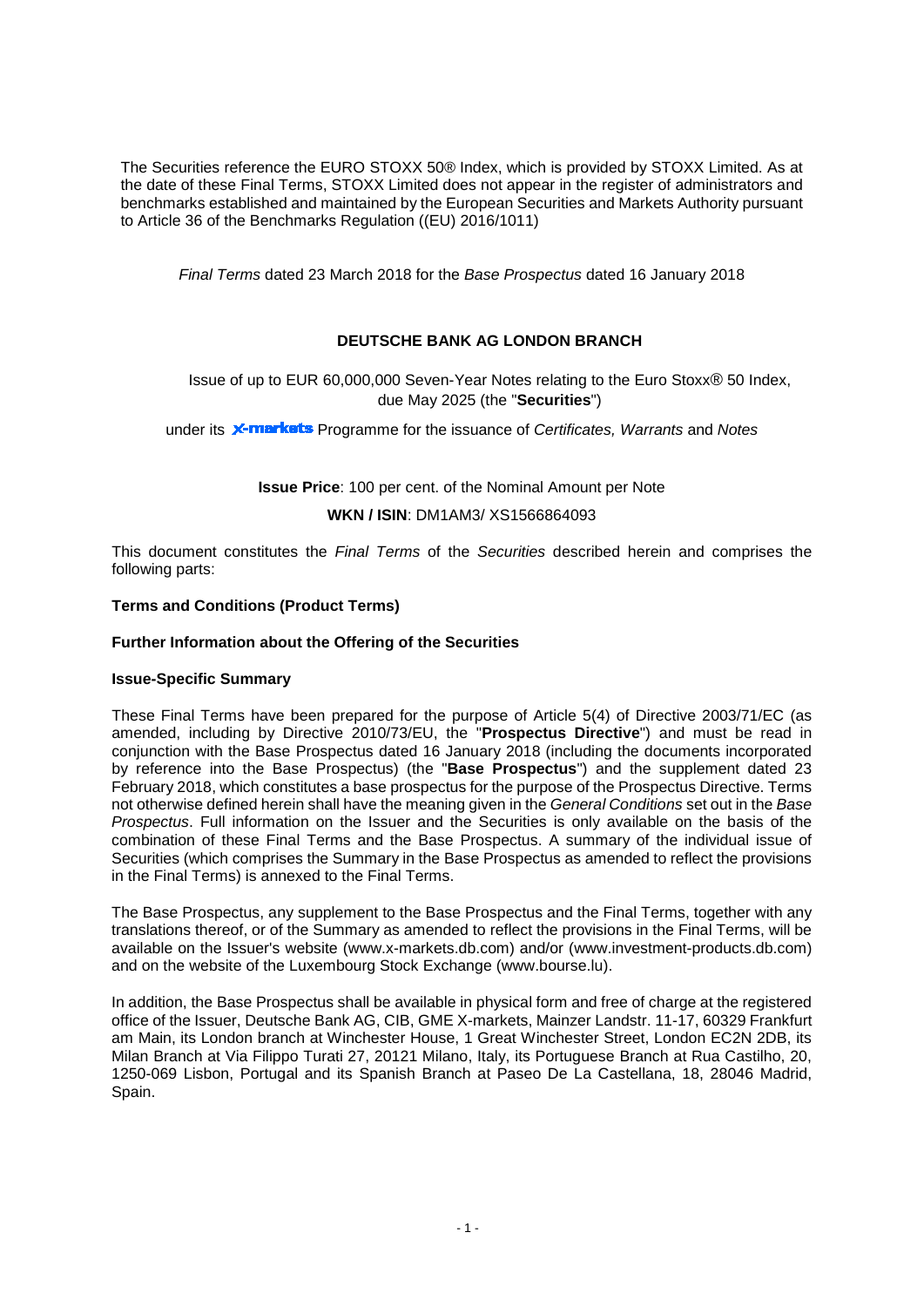## **Terms and Conditions**

The following "**Product Terms**" of the Securities shall, for the relevant series of Securities, complete and put in concrete terms the General Conditions for the purposes of such series of Securities. The Product Terms and General Conditions together constitute the "**Terms and Conditions**" of the relevant Securities.

In the event of any inconsistency between these Product Terms and the General Conditions, these Product Terms shall prevail for the purposes of the Securities.

| <b>General Definitions applicable to the Securities</b> |                                                                    |  |  |
|---------------------------------------------------------|--------------------------------------------------------------------|--|--|
| Security Type                                           | Note                                                               |  |  |
| <b>ISIN</b>                                             | XS1566864093                                                       |  |  |
| <b>WKN</b>                                              | DM1AM3                                                             |  |  |
| Common Code                                             | 156686409                                                          |  |  |
| Number of the<br><b>Securities</b>                      | Aggregate nominal amount of up to EUR 60,000,000                   |  |  |
| <b>Issuer</b>                                           | Deutsche Bank AG, London Branch                                    |  |  |
| <b>Issue Price</b>                                      | 100 per cent. of the Nominal Amount                                |  |  |
| <b>Issue Date</b>                                       | 11 May 2018                                                        |  |  |
| Nominal Amount                                          | EUR 1,000 per Note                                                 |  |  |
| <b>Calculation Agent</b>                                | Deutsche Bank AG, London Branch                                    |  |  |
| Underlying                                              | Type: Index                                                        |  |  |
|                                                         | Name: Euro Stoxx® 50 Index                                         |  |  |
|                                                         | Index Sponsor: STOXX Limited                                       |  |  |
|                                                         | Bloomberg page: SX5E <lndex></lndex>                               |  |  |
|                                                         | Reuters RIC: . STOXX50E                                            |  |  |
|                                                         | Reference Source: as defined in §5(5)(i) of the General Conditions |  |  |
|                                                         | Multi-Exchange Index: Applicable                                   |  |  |
|                                                         | Related Exchange: as defined in the General Conditions §5(5)(j)    |  |  |
|                                                         | Reference Currency: EUR                                            |  |  |
|                                                         | Currency Exchange: Currency Exchange is not applicable             |  |  |
|                                                         | ISIN: EU0009658145                                                 |  |  |
| Settlement                                              | <b>Cash Settlement</b>                                             |  |  |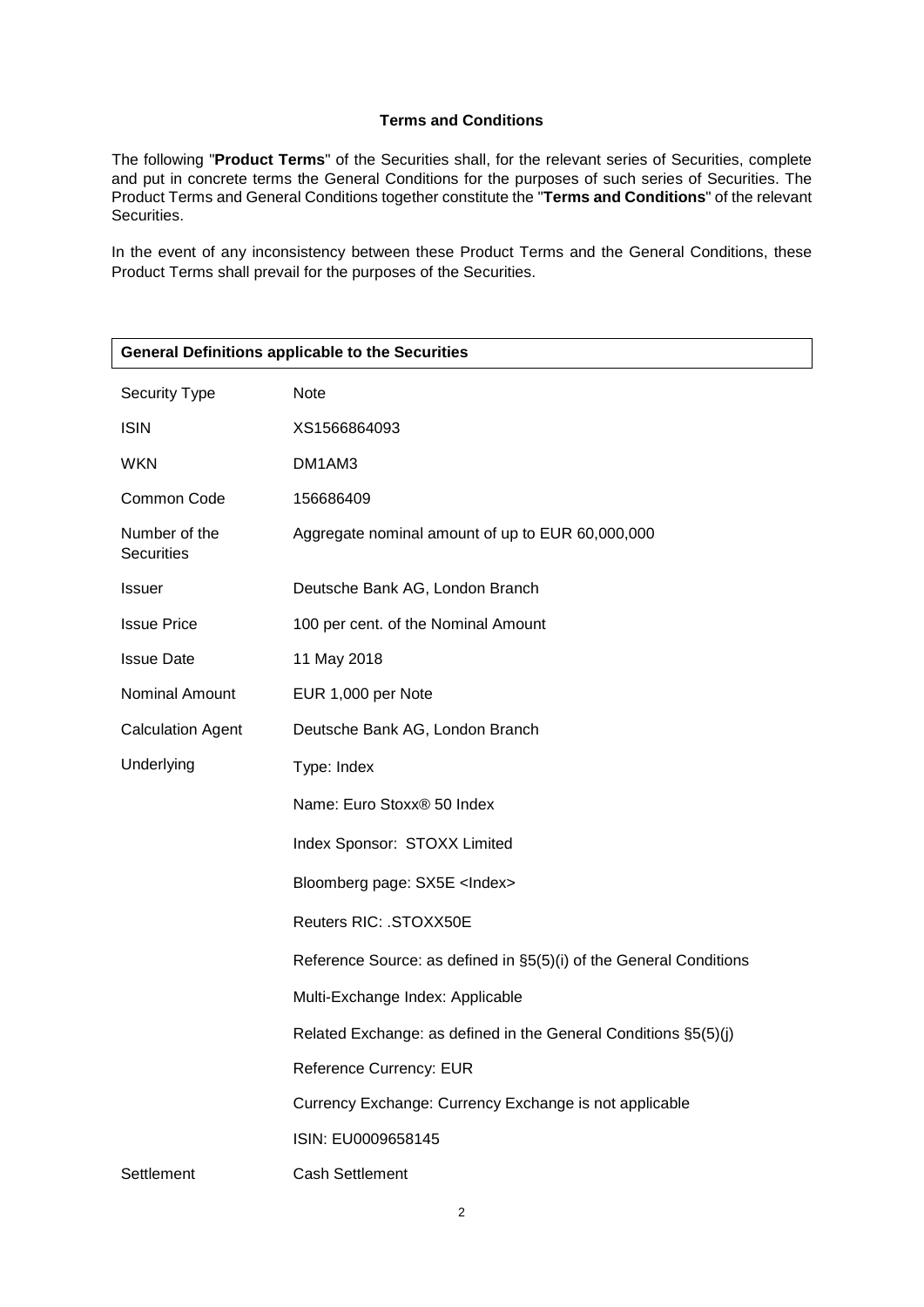|                                          | Initial Reference Level The Reference Level on the Initial Valuation Date                                                                                                                                                          |  |
|------------------------------------------|------------------------------------------------------------------------------------------------------------------------------------------------------------------------------------------------------------------------------------|--|
| Final Reference Level                    | The Reference Level on the Valuation Date                                                                                                                                                                                          |  |
| Reference Level                          | In respect of any relevant day, an amount (which shall be deemed to be a<br>monetary value in the Reference Currency) equal to the Relevant<br>Reference Level Value on such day quoted by or published on the<br>Reference Source |  |
| <b>Relevant Reference</b><br>Level Value | The official closing level of the Underlying on the Reference Source                                                                                                                                                               |  |
|                                          |                                                                                                                                                                                                                                    |  |
| Initial Valuation Date                   | 11 May 2018                                                                                                                                                                                                                        |  |
| <b>Valuation Date</b>                    | 12 May 2025                                                                                                                                                                                                                        |  |
| Maximum Amount                           | EUR 2,000                                                                                                                                                                                                                          |  |
| Minimum Amount                           | <b>EUR 950</b>                                                                                                                                                                                                                     |  |
| <b>Settlement Date</b>                   | 15 May 2025 or, if such day is not a Business Day, the Settlement Date is<br>postponed to the next day which is a Business Day                                                                                                     |  |

# **General Definitions Applicable to Notes**

| Cash Amount                 | [Nominal Amount × Participation Factor × $\left(\frac{\text{Final Reference Level}}{\text{Initial Reference Level}} - \text{Strike}\right)$ ] |
|-----------------------------|-----------------------------------------------------------------------------------------------------------------------------------------------|
|                             | provided that the Cash Amount will not be greater than the Maximum Amount<br>and will not be less than the Minimum Amount                     |
| <b>Participation Factor</b> | 100 per cent                                                                                                                                  |
| <b>Strike</b>               | 100 per cent. of the Initial Reference Level                                                                                                  |

## **Further Definitions applicable to the Securities**

| <b>Settlement Currency</b>    | Euro (" <b>EUR</b> ")                                                                                                                                                                                                                                                                                                           |
|-------------------------------|---------------------------------------------------------------------------------------------------------------------------------------------------------------------------------------------------------------------------------------------------------------------------------------------------------------------------------|
| <b>Business Day</b>           | a day on which the Trans-European Automated Real-time Gross<br>settlement Express Transfer (TARGET2) system (or any successor<br>thereto) is open, and on which commercial banks and foreign exchange<br>markets settle payments in the Business Day Location(s) and on which<br>each relevant Clearing Agent settles payments. |
| <b>Business Day Locations</b> | London                                                                                                                                                                                                                                                                                                                          |
| <b>Payment Day Locations</b>  | London                                                                                                                                                                                                                                                                                                                          |
| <b>Correction Period</b>      | Two Business Days prior to the due date for any payment or delivery<br>under the Securities, the amount of which is determined in whole or in                                                                                                                                                                                   |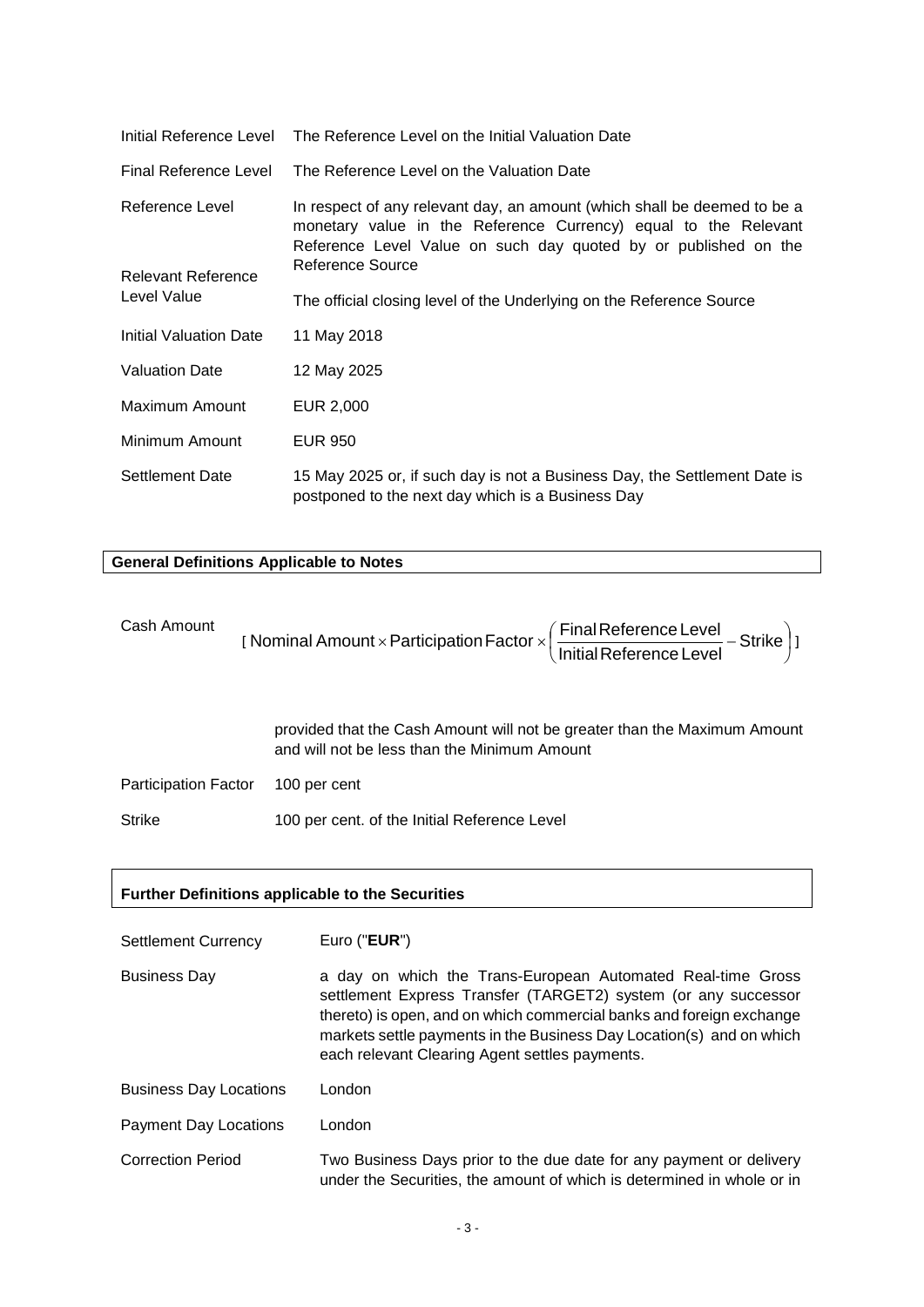|                       | part by reference to such value or price of the Reference Item                       |
|-----------------------|--------------------------------------------------------------------------------------|
| Form of Securities    | Global Security in bearer form                                                       |
| <b>Clearing Agent</b> | Euroclear Bank SA/NV, 1 boulevard Albert II, 1210 Brussels, Belgium                  |
|                       | Clearstream Banking Luxembourg S.A., 42 avenue John F. Kennedy,<br>L-1855 Luxembourg |
| Governing Law         | English law                                                                          |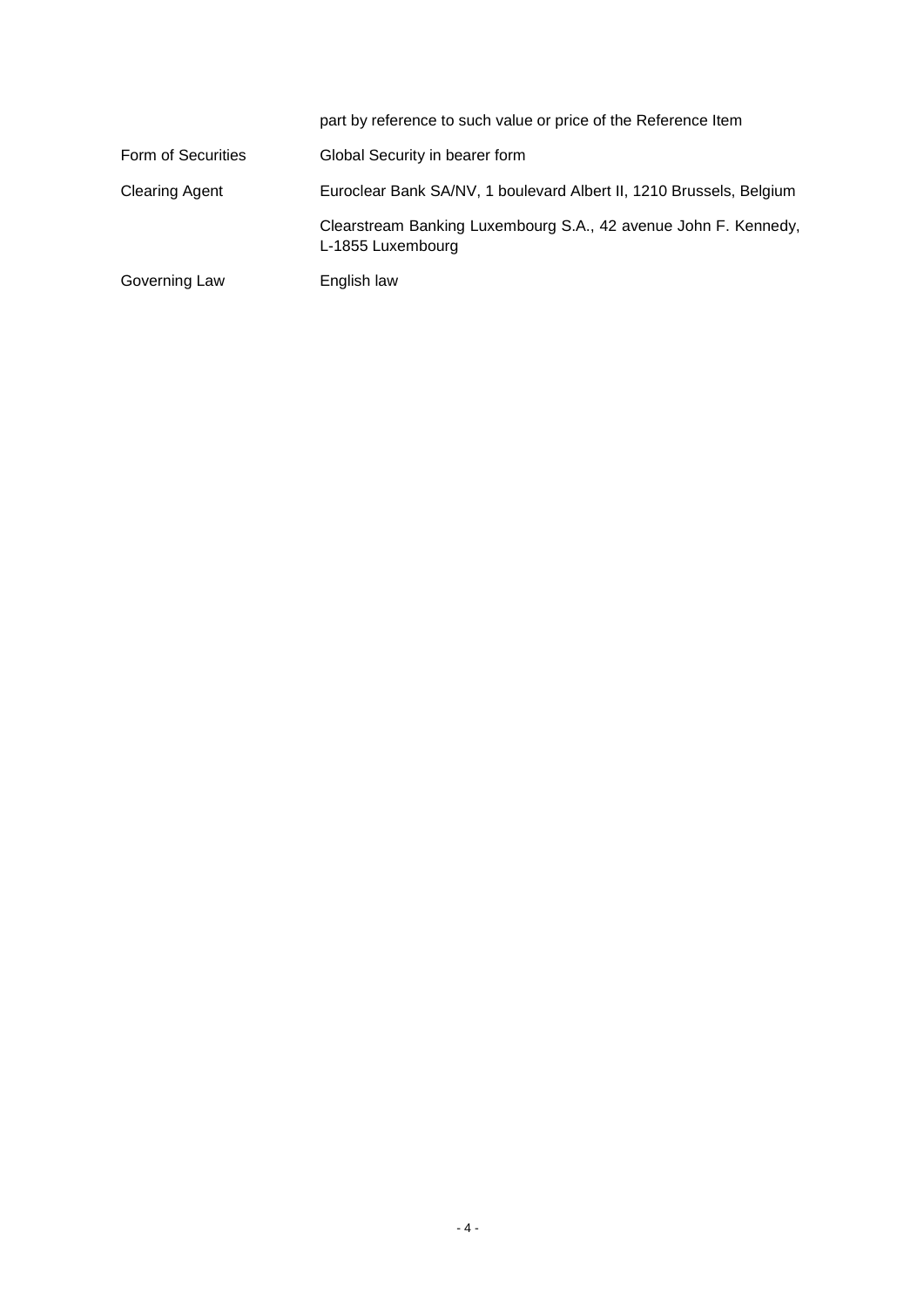# **Further Information about the Offering of the Securities**

## **LISTING AND ADMISSION TO TRADING**

| Listing and admission to Trading                                                                                   | Application has been made to list the Securities on<br>the Official List of the Luxembourg Stock<br>Exchange and to trade them on the Regulated<br>Market of the Luxembourg Stock Exchange, which<br>is a regulated market for the purposes of Directive<br>2014/65/EU (as amended).                                             |
|--------------------------------------------------------------------------------------------------------------------|----------------------------------------------------------------------------------------------------------------------------------------------------------------------------------------------------------------------------------------------------------------------------------------------------------------------------------|
| Minimum Trade Size                                                                                                 | EUR 1,000 (One security)                                                                                                                                                                                                                                                                                                         |
| Estimate of total expenses related to<br>admission to trading                                                      | EUR 4,425                                                                                                                                                                                                                                                                                                                        |
| <b>OFFERING OF SECURITIES</b>                                                                                      |                                                                                                                                                                                                                                                                                                                                  |
| Investor minimum subscription amount                                                                               | The minimum allocation per investor will be one<br>Security                                                                                                                                                                                                                                                                      |
| Investor maximum subscription amount                                                                               | Not applicable                                                                                                                                                                                                                                                                                                                   |
| The Subscription Period                                                                                            | Applications to subscribe for the Securities may be<br>made through the distribution agent from 23<br>March 2018 until 10 May 2018.                                                                                                                                                                                              |
| <b>Offer Price</b>                                                                                                 | The Issue Price                                                                                                                                                                                                                                                                                                                  |
| Cancellation of the Issuance of the Securities                                                                     | The Issuer reserves the right for any reason to<br>cancel the issuance of the Securities                                                                                                                                                                                                                                         |
| Early Closing of the Subscription Period of the<br><b>Securities</b>                                               | The Issuer reserves the right for any reason to<br>close the Subscription Period early                                                                                                                                                                                                                                           |
| Conditions to which the offer is subject                                                                           | Offers of the Securities are conditional on their<br>issue                                                                                                                                                                                                                                                                       |
| Description of the application process                                                                             | Applications to purchase Securities will be made<br>through local branches of Deutsche Bank S.A.E.<br>domiciled at Paseo De La Castellana, 18, 28046<br>Madrid, Spain                                                                                                                                                            |
| Description of possibility to reduce<br>subscriptions and manner for refunding excess<br>amount paid by applicants | Not applicable                                                                                                                                                                                                                                                                                                                   |
| Details of the method and time limits for paying<br>up and delivering the Securities                               | Investors will be notified by the Issuer or the<br>relevant financial intermediary of their allocations<br>of Securities and the settlement arrangements in<br>respect thereof. The Securities will be issued on<br>the Issue Date against payment to the Issuer by<br>the relevant Distributor of the net subscription<br>price |
| Manner in and date on which results of the<br>offer are to be made public                                          | The results of the offer are available free of charge<br>from the third business day after the Issue Date in<br>the branches of the relevant Paying Agent. The                                                                                                                                                                   |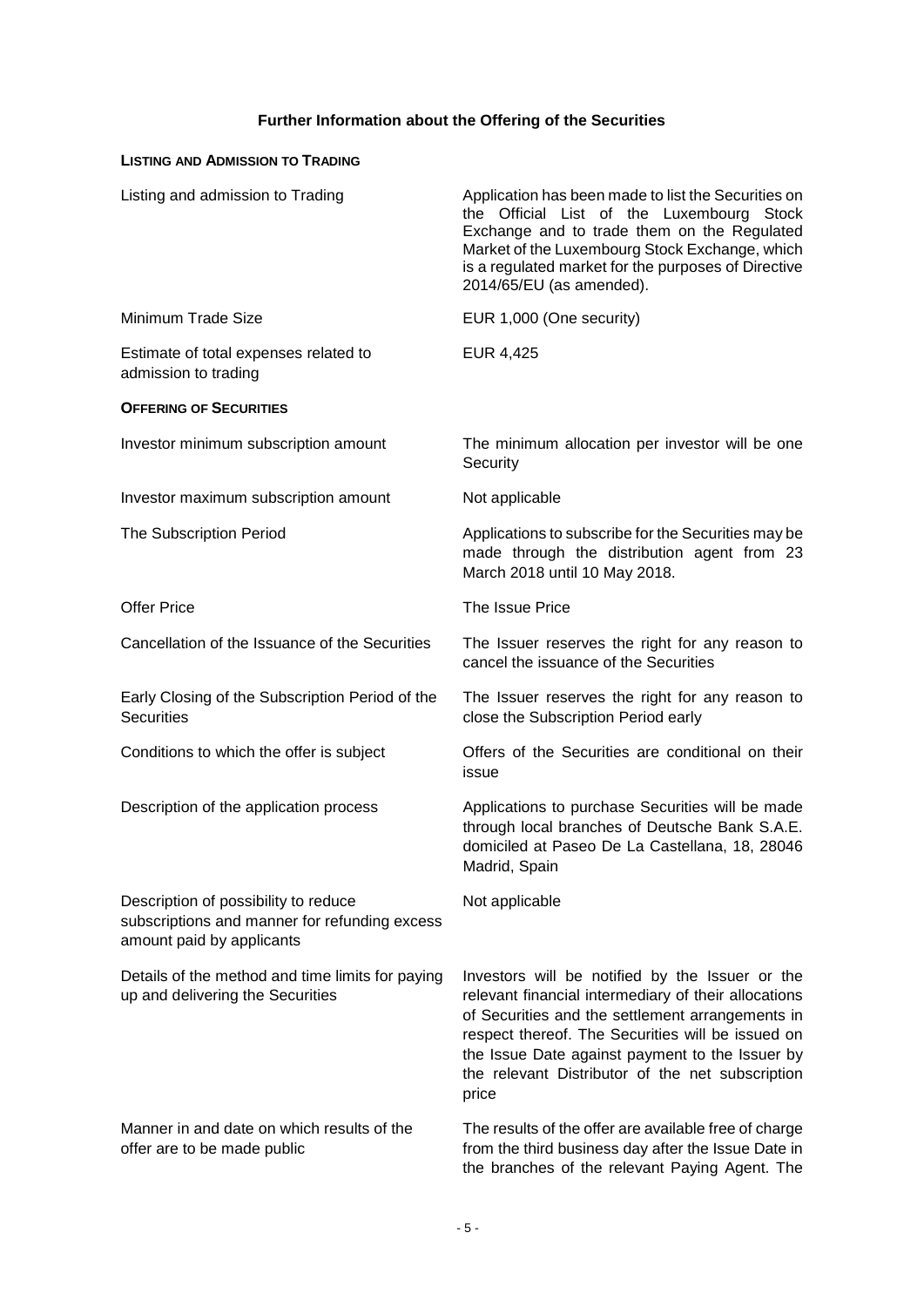results of the offer will be filed with the Spanish Securities Market Commission (Comisión Nacional del Mercado de Valores) (the "**CNMV**") and will be published on the website of the Luxembourg Stock Exchange (www.bourse.lu) and the CNMV (www.cnmv.es)

Procedure for exercise of any right of preemption, negotiability of subscription rights and treatment of subscription rights not exercised

Categories of potential investors to which the Securities are offered and whether tranche(s) have been reserved for certain countries

Process for notification to applicants of the amount allotted and the indication whether dealing may begin before notification is made

Amount of any expenses and taxes specifically charged to the subscriber or purchaser

Name(s) and address(es), to the extent known to the Issuer, of the placers in the various countries where the offer takes place

Not applicable

#### Non-qualified investors

Offers may be made in Spain to any person which complies with all other requirements for investment as set out in the Base Prospectus or otherwise determined by the Issuer and/or the relevant financial intermediaries. In other EEA countries, offers will only be made pursuant to an exemption under the Prospectus Directive as implemented in such jurisdictions.

Not Applicable

Save for the Issue Price, which includes the commissions payable to the Distributors, details of which are set out in the section below entitled "Fees", the Issuer is not aware of any expenses and taxes specifically charged to the subscriber or purchaser

Local branches of Deutsche Bank S.A.E. domiciled at Paseo De La Castellana, 18, 28046 Madrid, Spain (the "**Distributor**" and together with any other entities appointed as a distributor in respect of the Securities during the Subscription Period, the "**Distributors**")

Consent to use of Prospectus The Issuer consents to the use of the Prospectus by the following financial intermediaries (individual consent): all local branches of Deutsche Bank S.A.E. domiciled at Paseo De La Castellana, 18, 28046 Madrid, Spain

> Individual consent to the later resale and final placement of the Securities by the financial intermediaries is given in relation to Spain.

> The subsequent resale or final placement of Securities by financial intermediaries can be made during the period from 23 March 2018 (inclusively) until 10 May 2018 (inclusively) and as long as this Prospectus is valid in accordance with Article 9 of the Prospectus Directive during the Subscription Period.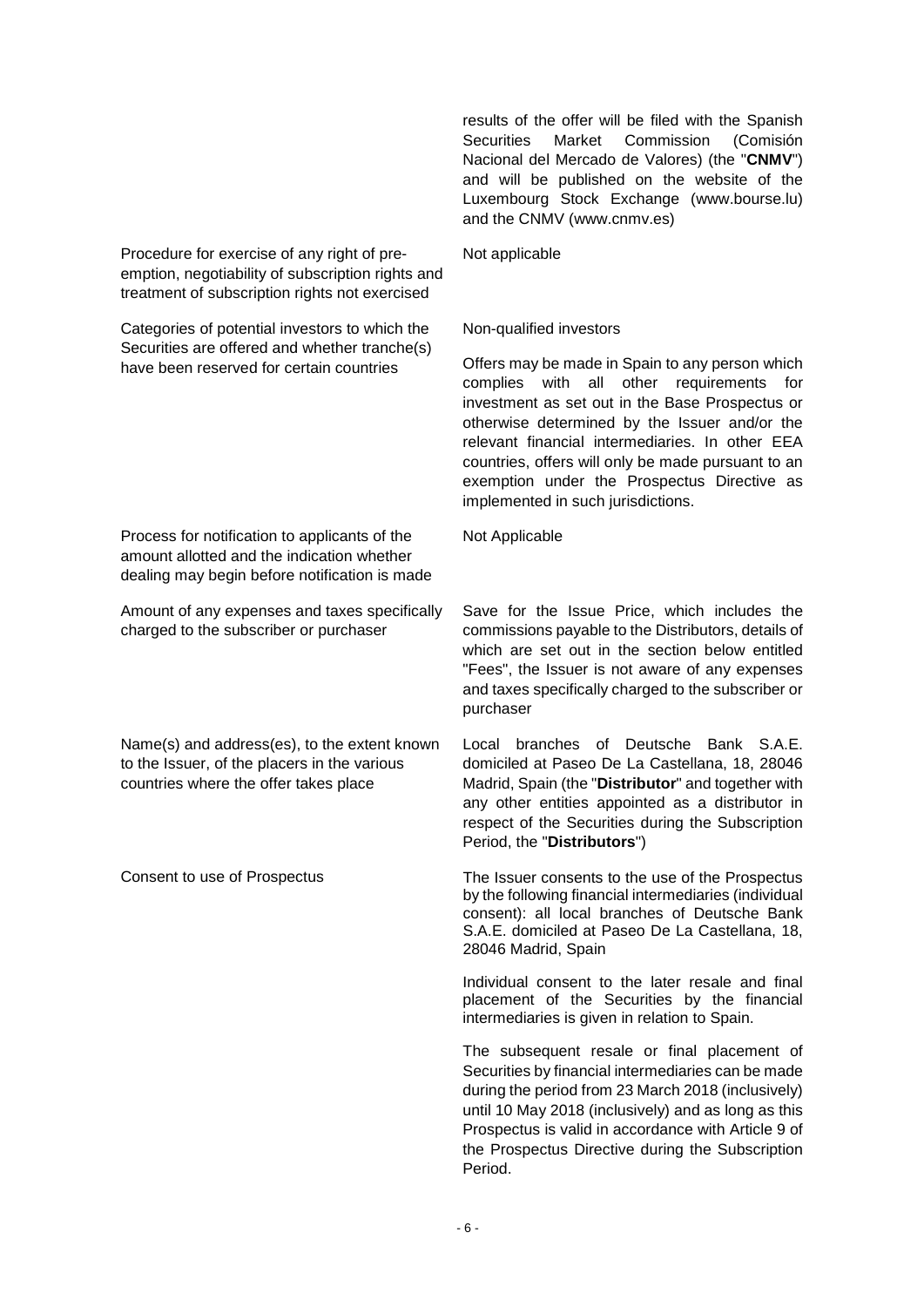## **FEES**

Fees paid by the Issuer to the distributor

| <b>Trailer Fee</b>                                                                | Not applicable                                                                                                                                                                                                                                                                                                                                                                                                                                                                                                                                                                                                                                                           |
|-----------------------------------------------------------------------------------|--------------------------------------------------------------------------------------------------------------------------------------------------------------------------------------------------------------------------------------------------------------------------------------------------------------------------------------------------------------------------------------------------------------------------------------------------------------------------------------------------------------------------------------------------------------------------------------------------------------------------------------------------------------------------|
| <b>Placement Fee</b>                                                              | Up to 5.00 per cent. of the Issue Price                                                                                                                                                                                                                                                                                                                                                                                                                                                                                                                                                                                                                                  |
| <b>SECURITY RATINGS</b>                                                           |                                                                                                                                                                                                                                                                                                                                                                                                                                                                                                                                                                                                                                                                          |
| Rating                                                                            | The Securities have not been rated                                                                                                                                                                                                                                                                                                                                                                                                                                                                                                                                                                                                                                       |
| <b>INTERESTS OF NATURAL AND LEGAL PERSONS</b><br><b>INVOLVED IN THE ISSUE</b>     |                                                                                                                                                                                                                                                                                                                                                                                                                                                                                                                                                                                                                                                                          |
| <b>Interests of Natural and Legal Persons</b><br>involved in the Issue            | Save for the Distributor regarding the fees as set<br>out under "Fees" above, so far as the Issuer is<br>aware, no person involved in the issue of the<br>Securities has an interest material to the offer                                                                                                                                                                                                                                                                                                                                                                                                                                                               |
| <b>REASONS FOR THE OFFER, ESTIMATED NET</b><br><b>PROCEEDS AND TOTAL EXPENSES</b> |                                                                                                                                                                                                                                                                                                                                                                                                                                                                                                                                                                                                                                                                          |
| Reasons for offer                                                                 | The net proceeds from each issue of Securities<br>will be applied by the Issuer as set out under the<br>heading "Use of Proceeds" in the<br>Base<br>Prospectus                                                                                                                                                                                                                                                                                                                                                                                                                                                                                                           |
| <b>PUBLICATION OF NOTICES</b>                                                     |                                                                                                                                                                                                                                                                                                                                                                                                                                                                                                                                                                                                                                                                          |
| Publication of notices                                                            | Notices will be published in accordance with<br>$$16(1)(a)$ and or $$16(1)(b)$ .                                                                                                                                                                                                                                                                                                                                                                                                                                                                                                                                                                                         |
| <b>RANKING OF THE SECURITIES</b>                                                  |                                                                                                                                                                                                                                                                                                                                                                                                                                                                                                                                                                                                                                                                          |
| Ranking of the Securities                                                         | The Issuer believes that the Securities will fall<br>within the scope of Sec 46f (7) of the German<br>Banking Act (Kreditwesengesetz, "KWG") and will<br>constitute Preferred Senior Obligations as<br>described in chapter "III. General Information on<br>the Programme" section "C. General Description<br>of the Programme" under "Ranking of Securities".<br>However, investors should note that in a German<br>insolvency proceeding or in the event of the<br>imposition of resolution measures with respect to<br>the Issuer, the competent resolution authority or<br>court would determine whether unsecured and<br>unsubordinated Securities issued under the |

Obligations.

Programme qualify as Preferred Senior Obligations or as Non-Preferred Senior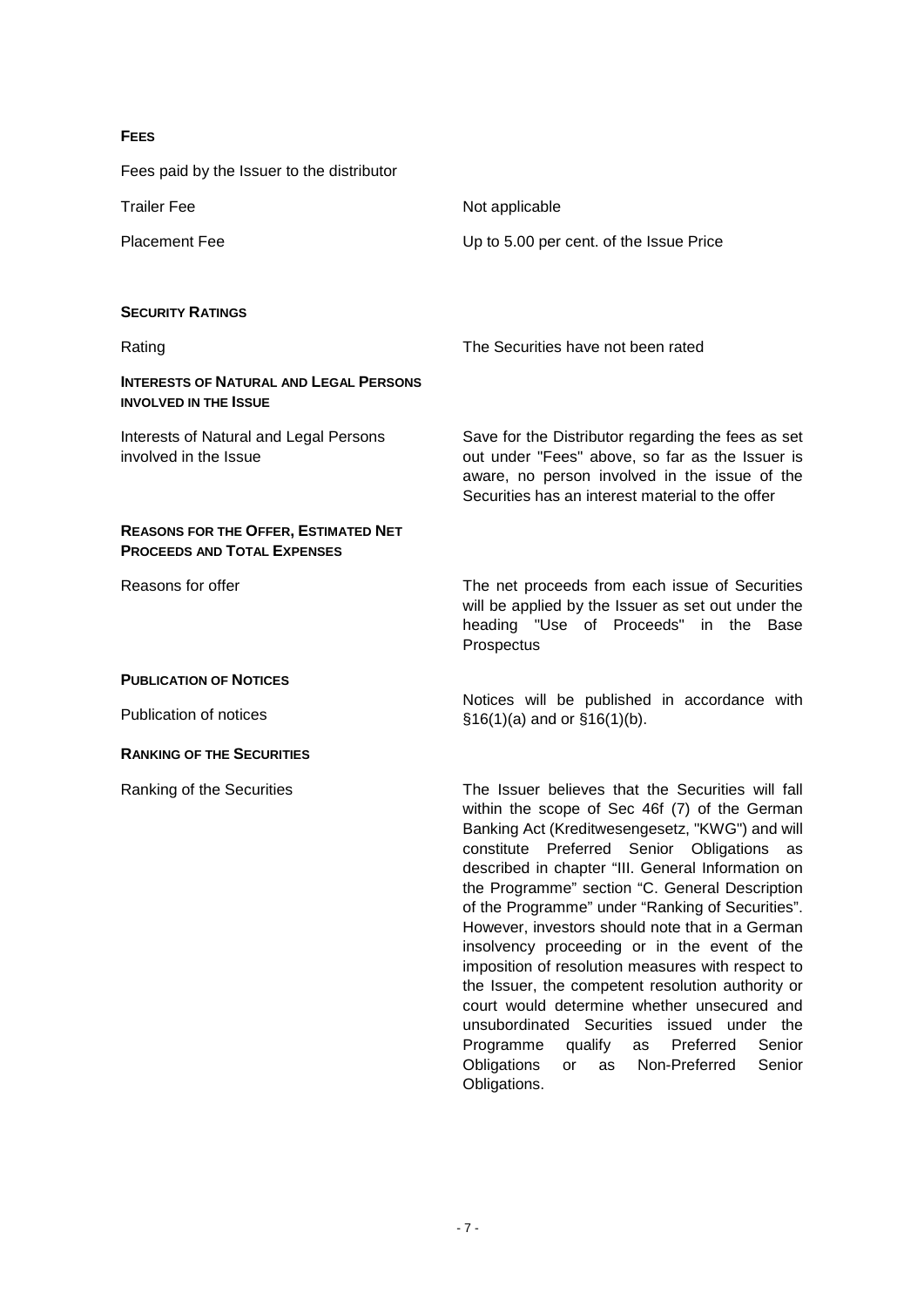#### **INFORMATION RELATING TO THE UNDERLYING**

Information on the Underlying, on the past and future performance of the Underlying and its volatility can be obtained on the public website on http://www.stoxx.com/index.html and on the Bloomberg page SX5E <Index> or Reuters page .STOXX50E.

The sponsor of the index composing the Underlying also maintains an Internet Site at the following address where further information may be available in respect of the Underlying (including a description of the essential characteristics of the index, comprising, as applicable, the type of index, the method and formulas of calculation, a description of the individual selection process of the index components and the adjustment rules).

## Index Sponsor: STOXX Limited

Internet Site of Index Sponsor: [www.stoxx.com/index.html](http://www.stoxx.com/index.html)

## **Index Disclaimer:**

## **EURO STOXX 50® Index**

STOXX and its licensors (the "**Licensors**") have no relationship to the Issuer, other than the licensing of the EURO STOXX 50® Index and the related trademarks for use in connection with the Securities.

## **STOXX and its Licensors do not:**

- **Sponsor, endorse, sell or promote the Securities.**
- Recommend that any person invest in the Securities or any other securities.
- Have any responsibility or liability for or make any decisions about the timing, amount or pricing of Securities.
- Have any responsibility or liability for the administration, management or marketing of the Securities.
- Consider the needs of the Securities or the owners of the Securities in determining, composing or calculating the EURO STOXX 50® Index or have any obligation to do so.

**STOXX and its Licensors will not have any liability in connection with the Securities. Specifically, STOXX and its Licensors do not make any warranty, express or implied and disclaim any and all warranty about:**

- **The results to be obtained by the Securities, the owner of the Securities or any other person in connection with the use of the EURO STOXX 50® Index and the data included in the EURO STOXX 50® Index;**
- **The accuracy or completeness of the EURO STOXX 50® Index and its data;**
- **The merchantability and the fitness for a particular purpose or use of the EURO STOXX 50® Index and its data;**
- **STOXX and its Licensors will have no liability for any errors, omissions or interruptions in the EURO STOXX 50® Index or its data;**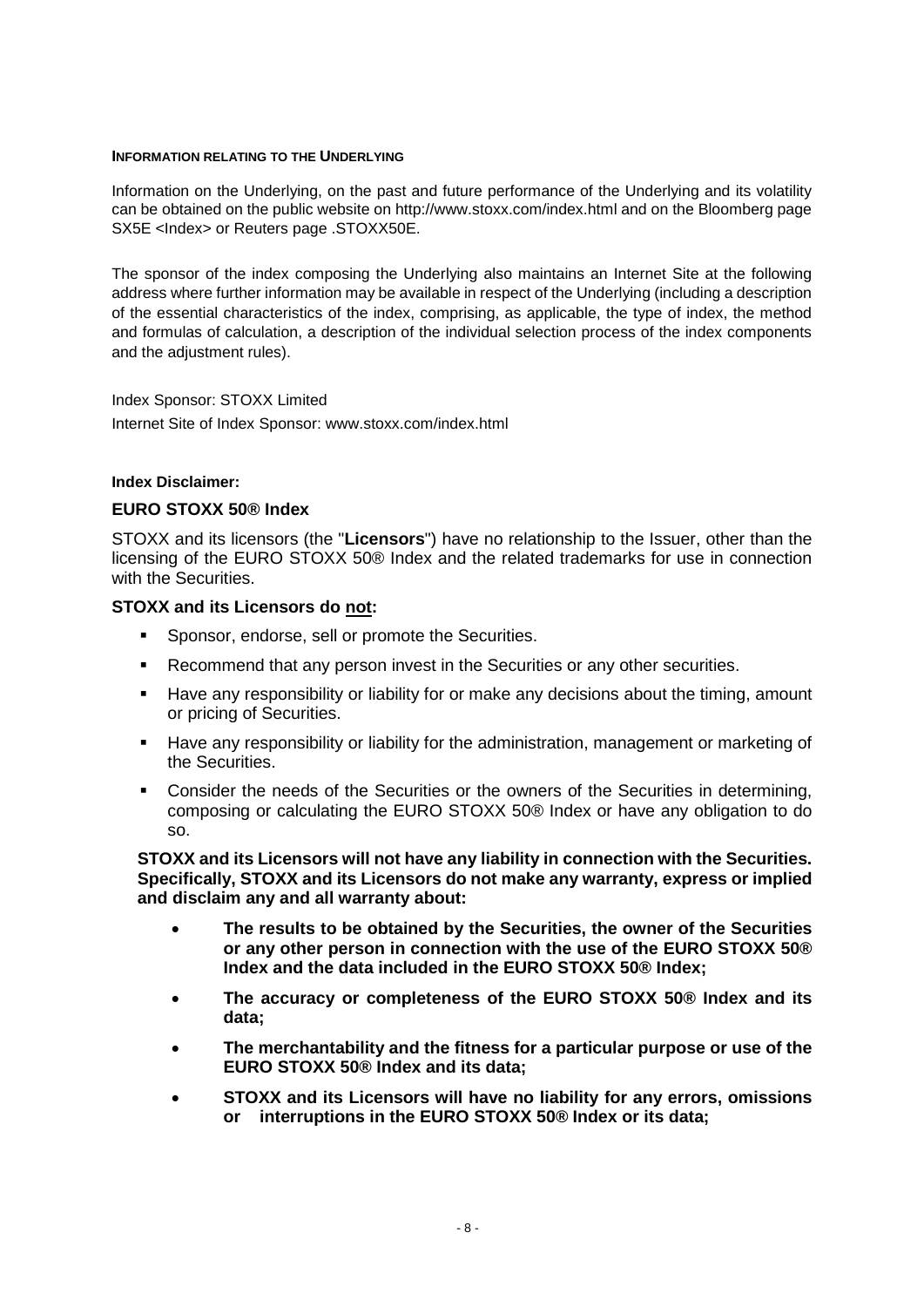• **Under no circumstances will STOXX or its Licensors be liable for any lost profits or indirect, punitive, special or consequential damages or losses, even if STOXX or its Licensors knows that they might occur.**

**The licensing agreement between the Issuer and STOXX is solely for their benefit and not for the benefit of the owners of the Securities or any other third parties.**

## **Further Information Published by the Issuer**

The Issuer does not intend to provide any further information on the Underlying.

## **COUNTRY SPECIFIC INFORMATION:**

**Spain Spain Spain Spain Spain Spain Spain Spain Spain Spain Spain Spain Spain Spain Spain Spain Spain Spain Spain Spain Spain Spain Spain Spain Spain Spain Spain Spain** complies with all other requirements for investment as set out in the Base Prospectus or otherwise determined by the Issuer and/or the relevant financial intermediaries. In other EEA countries, offers will only be made pursuant to an exemption under the Prospectus Directive as implemented in such jurisdictions.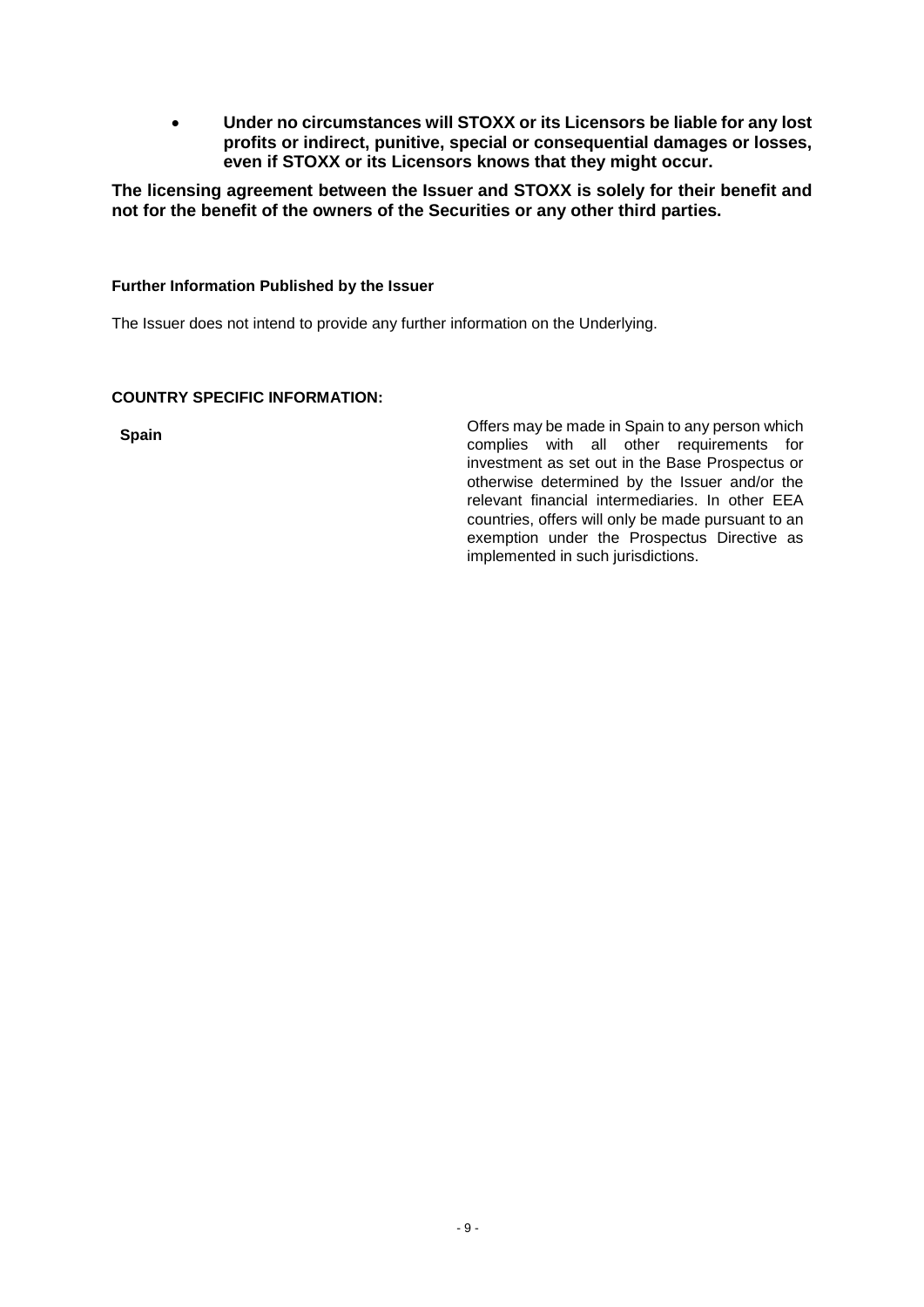## **Annex to the Final Terms**

## **Issue-Specific Summary**

*Summaries are made up of disclosure requirements known as "Elements". These Elements are numbered in Sections A – E (A.1 – E.7).* 

*This Summary contains all the Elements required to be included in a summary for this type of securities and Issuer. Because some Elements are not required to be addressed, there may be gaps in the numbering sequence of the Elements.* 

*Even though an Element may be required to be inserted in the summary because of the type of securities and Issuer, it is possible that no relevant information can be given regarding the Element. In this case a short description of the Element is included in the summary with the mention of "not applicable".*

| Elem<br>ent | Section A – Introduction and warnings                                  |                                                                                                                                                                                                                                                                                                                                                                                                                                                                                                                                                                                                                                                                                                                                                               |  |  |
|-------------|------------------------------------------------------------------------|---------------------------------------------------------------------------------------------------------------------------------------------------------------------------------------------------------------------------------------------------------------------------------------------------------------------------------------------------------------------------------------------------------------------------------------------------------------------------------------------------------------------------------------------------------------------------------------------------------------------------------------------------------------------------------------------------------------------------------------------------------------|--|--|
| A.1         | Warning                                                                | Warning that:                                                                                                                                                                                                                                                                                                                                                                                                                                                                                                                                                                                                                                                                                                                                                 |  |  |
|             |                                                                        | this Summary should be read as an introduction to the Prospectus;                                                                                                                                                                                                                                                                                                                                                                                                                                                                                                                                                                                                                                                                                             |  |  |
|             |                                                                        | any decision to invest in the Securities should be based on consideration of the Prospectus<br>as a whole by the investor;                                                                                                                                                                                                                                                                                                                                                                                                                                                                                                                                                                                                                                    |  |  |
|             |                                                                        | where a claim relating to the information contained in the Prospectus is brought before a<br>court, the plaintiff investor might, under the national legislation of the EU member states, have<br>to bear the costs of translating the Prospectus, before the legal proceedings are initiated; and<br>civil liability attaches only to those persons who have tabled this Summary including any<br>$\bullet$<br>translation thereof, but only if this Summary is misleading, inaccurate or inconsistent when<br>read together with the other parts of the Prospectus or it does not provide, when read together<br>with the other parts of the Prospectus, key information in order to aid investors when<br>considering whether to invest in the Securities. |  |  |
| A.2         | <b>Consent</b><br>to use of<br>the                                     | The Issuer consents to the use of the Prospectus for a later resale or final placement of the<br>$\bullet$<br>Securities by the following financial intermediaries (individual consent): all local branches of<br>Deutsche Bank S.A.E. domiciled at Paseo De La Castellana, 18, 28046 Madrid, Spain.                                                                                                                                                                                                                                                                                                                                                                                                                                                          |  |  |
|             | Prospectu<br>s                                                         | The subsequent resale or final placement of Securities by financial intermediaries can be<br>made during the period from 23 March 2018 (inclusively) until 10 May 2018 (inclusively) and<br>as long as this Prospectus is valid in accordance with Article 9 of the Prospectus Directive<br>during the Subscription Period.                                                                                                                                                                                                                                                                                                                                                                                                                                   |  |  |
|             |                                                                        | This consent is not subject to any conditions.                                                                                                                                                                                                                                                                                                                                                                                                                                                                                                                                                                                                                                                                                                                |  |  |
|             |                                                                        | In case of an offer being made by a financial intermediary, this financial intermediary will<br>provide information to investors on the terms and conditions of the offer at the time the offer<br>is made                                                                                                                                                                                                                                                                                                                                                                                                                                                                                                                                                    |  |  |
| Elem<br>ent |                                                                        | <b>Section B - Issuer</b>                                                                                                                                                                                                                                                                                                                                                                                                                                                                                                                                                                                                                                                                                                                                     |  |  |
| B.1         | Legal and<br>Commerci<br>al Name of<br>the Issuer                      | The legal and commercial name of the Issuer is Deutsche Bank Aktiengesellschaft ("Deutsche Bank",<br>"Deustche Bank AG" or the "Bank").                                                                                                                                                                                                                                                                                                                                                                                                                                                                                                                                                                                                                       |  |  |
| B.2         | Domicile,<br>Legal<br>Form,                                            | Deutsche Bank is a stock corporation (Aktiengesellschaft) under German law. The Bank has its<br>registered office in Frankfurt am Main, Germany. It maintains its head office at Taunusanlage 12,<br>60325 Frankfurt am Main, Germany.                                                                                                                                                                                                                                                                                                                                                                                                                                                                                                                        |  |  |
|             | Legislation,<br>Country of<br>Incorporati<br>on                        | Deutsche Bank AG, acting through its London branch ("Deutsche Bank AG, London Branch") is<br>domiciled at Winchester House, 1 Great Winchester Street, London EC2N 2DB, United Kingdom.                                                                                                                                                                                                                                                                                                                                                                                                                                                                                                                                                                       |  |  |
| B.4b        | Known<br>trends<br>affecting<br>the Issuer<br>and<br>the<br>industries | With the exception of the effects of the macroeconomic conditions and market environment, litigation<br>risks associated with the financial markets crisis as well as the effects of legislation and regulations<br>applicable to financial institutions in Germany and the European Union, there are no known trends,<br>uncertainties, demands, commitments or events that are reasonably likely to have a material effect<br>on the Issuer's prospects in its current financial year.                                                                                                                                                                                                                                                                      |  |  |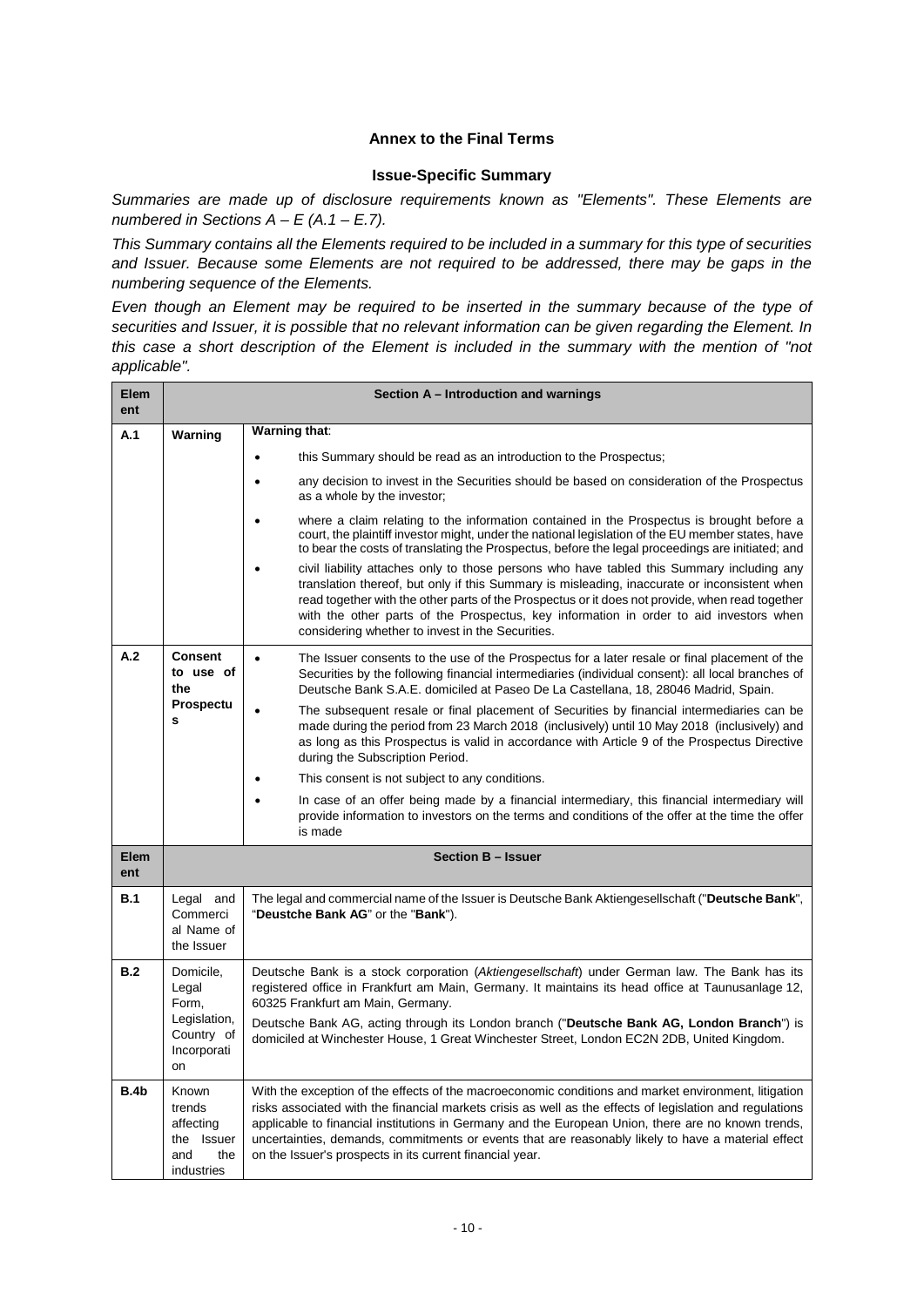|             | in which it<br>operates                                                                     |                                                                                                                                                                                                                                                                                                                                                          |                                                                                                                                                         |                                                                                                                                                                                                                                                                                                                                                                                         |                                        |                                              |
|-------------|---------------------------------------------------------------------------------------------|----------------------------------------------------------------------------------------------------------------------------------------------------------------------------------------------------------------------------------------------------------------------------------------------------------------------------------------------------------|---------------------------------------------------------------------------------------------------------------------------------------------------------|-----------------------------------------------------------------------------------------------------------------------------------------------------------------------------------------------------------------------------------------------------------------------------------------------------------------------------------------------------------------------------------------|----------------------------------------|----------------------------------------------|
| B.5         | Description<br>of<br>the<br>group and<br>the Issuer's<br>position<br>within<br>the<br>group | Deutsche Bank is the parent company and the most material entity of Deutsche Bank Group, a group<br>consisting of banks, capital market companies, fund management companies, property finance<br>companies, instalment financing companies, research and consultancy companies and other<br>domestic and foreign companies (the "Deutsche Bank Group"). |                                                                                                                                                         |                                                                                                                                                                                                                                                                                                                                                                                         |                                        |                                              |
| <b>B.9</b>  | Profit<br>forecasts<br>or estimate                                                          |                                                                                                                                                                                                                                                                                                                                                          | The consolidated loss before income taxes (IBIT) estimate of the Issuer as of and for the year ended<br>on 31 December 2017 amounts to EUR 1.3 billion. |                                                                                                                                                                                                                                                                                                                                                                                         |                                        |                                              |
| <b>B.10</b> | Qualificatio<br>ns in the<br>audit report                                                   |                                                                                                                                                                                                                                                                                                                                                          |                                                                                                                                                         | Not applicable. There are no qualifications in the audit report on the historical financial information.                                                                                                                                                                                                                                                                                |                                        |                                              |
| <b>B.12</b> | Selected<br>historical<br>key<br>financial<br>information                                   |                                                                                                                                                                                                                                                                                                                                                          |                                                                                                                                                         | The following table shows an overview from the balance sheet of Deutsche Bank AG which has been<br>extracted from the respective audited consolidated financial statements prepared in accordance with<br>IFRS as of 31 December 2015 and 31 December 2016 as well as from the unaudited consolidated<br>interim financial statements as of 30 September 2016 and of 30 September 2017. |                                        |                                              |
|             | $\ddot{\phantom{a}}$                                                                        |                                                                                                                                                                                                                                                                                                                                                          | 31<br><b>December</b><br>2015<br>(IFRS,                                                                                                                 | 30 September<br>2016<br>(IFRS, unaudited)                                                                                                                                                                                                                                                                                                                                               | 31 December<br>2016<br>(IFRS, audited) | 30 September<br>2017<br>(IFRS,<br>unaudited) |
|             |                                                                                             | Share capital (in<br>Euro)                                                                                                                                                                                                                                                                                                                               | audited)<br>3,530,939,21<br>5.36                                                                                                                        | 3,530,939,215.36                                                                                                                                                                                                                                                                                                                                                                        | 3,530,939,215.36                       | 5,290,939,215.3<br>$6*$                      |
|             |                                                                                             | Number of<br>ordinary shares                                                                                                                                                                                                                                                                                                                             | 1,379,273,13<br>1                                                                                                                                       | 1,379,273,131                                                                                                                                                                                                                                                                                                                                                                           | 1,379,273,131                          | 2,066,773,131*                               |
|             |                                                                                             | Total assets (in<br>million Euro)                                                                                                                                                                                                                                                                                                                        | 1,629,130                                                                                                                                               | 1,688,951                                                                                                                                                                                                                                                                                                                                                                               | 1,590,546                              | 1,521,454                                    |
|             |                                                                                             | <b>Total liabilities</b><br>(in million Euro)                                                                                                                                                                                                                                                                                                            | 1,561,506                                                                                                                                               | 1,622,224                                                                                                                                                                                                                                                                                                                                                                               | 1,525,727                              | 1,450,844                                    |
|             |                                                                                             | Total equity (in<br>million Euro)                                                                                                                                                                                                                                                                                                                        | 67,624                                                                                                                                                  | 66,727                                                                                                                                                                                                                                                                                                                                                                                  | 64,819                                 | 70,609                                       |
|             |                                                                                             | Common Equity<br>Tier 1 capital<br>ratio <sup>1</sup>                                                                                                                                                                                                                                                                                                    | 13.2%                                                                                                                                                   | 12.6%                                                                                                                                                                                                                                                                                                                                                                                   | 13.4%                                  | 14.6%2                                       |
|             |                                                                                             | Tier 1 capital<br>ratio <sup>1</sup>                                                                                                                                                                                                                                                                                                                     | 14.7%                                                                                                                                                   | 14.5%                                                                                                                                                                                                                                                                                                                                                                                   | 15.6%                                  | 17.0%3                                       |
|             |                                                                                             | Source: Issuer's website under https://www.db.com/ir/en/share-information.htm; date: 16 January 2018.                                                                                                                                                                                                                                                    |                                                                                                                                                         |                                                                                                                                                                                                                                                                                                                                                                                         |                                        |                                              |
|             |                                                                                             | 1                                                                                                                                                                                                                                                                                                                                                        |                                                                                                                                                         | Capital ratios are based upon transitional rules of the CRR/CRD 4 capital framework;                                                                                                                                                                                                                                                                                                    |                                        |                                              |
|             |                                                                                             | $\overline{c}$                                                                                                                                                                                                                                                                                                                                           |                                                                                                                                                         | The Common Equity Tier 1 capital ratio as of 30 September 2017 on the basis of CRR/CRD 4 fully loaded was 13.8%.                                                                                                                                                                                                                                                                        |                                        |                                              |
|             | No material<br>adverse<br>change in                                                         | 3<br>The Tier 1 capital ratio as of 30 September 2017 on the basis of CRR/CRD 4 fully loaded was 15.1%.<br>There has been no material adverse change in the prospects of Deutsche Bank since 31 December<br>2016.                                                                                                                                        |                                                                                                                                                         |                                                                                                                                                                                                                                                                                                                                                                                         |                                        |                                              |
|             | the<br>prospects                                                                            |                                                                                                                                                                                                                                                                                                                                                          |                                                                                                                                                         |                                                                                                                                                                                                                                                                                                                                                                                         |                                        |                                              |
|             | Significant<br>changes in<br>the<br>financial or<br>trading<br>position                     | Deutsche Bank Group since 30 September 2017.                                                                                                                                                                                                                                                                                                             |                                                                                                                                                         | Not applicable. There has been no significant change in the financial position or trading position of                                                                                                                                                                                                                                                                                   |                                        |                                              |
| <b>B.13</b> | Recent<br>events<br>material to<br>the Issuer's                                             | relevant to the evaluation of the Issuer's solvency.                                                                                                                                                                                                                                                                                                     |                                                                                                                                                         | Not applicable. There are no recent events particular to the Issuer which are to a material extent                                                                                                                                                                                                                                                                                      |                                        |                                              |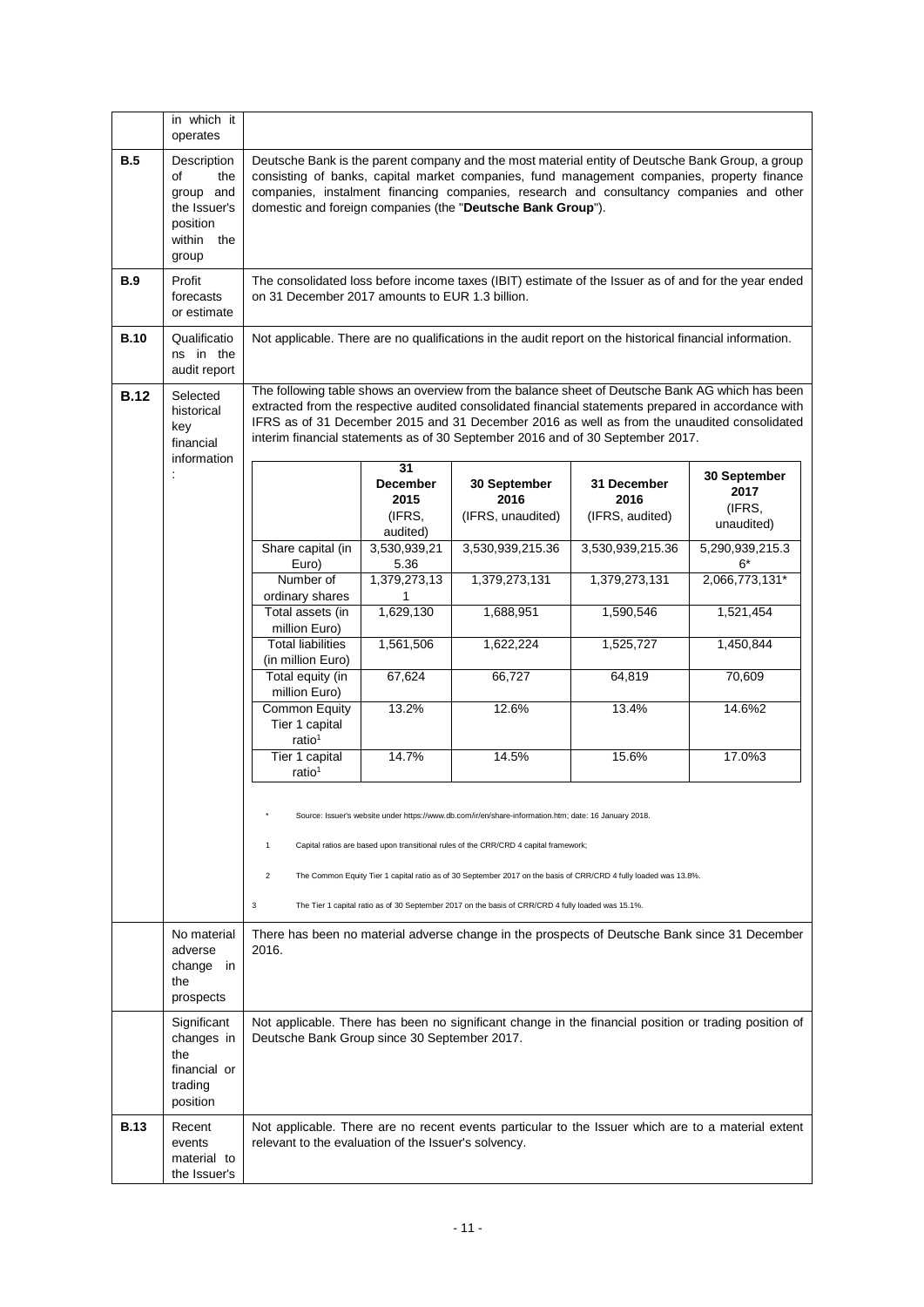|             | solvency                              |                                                                                                                                                                                                                                                                                                                                                                                                                                                                                                                                                                                                                                                                                                                                                                                                                                                      |                                                                                                                                                                                                  |                    |  |  |
|-------------|---------------------------------------|------------------------------------------------------------------------------------------------------------------------------------------------------------------------------------------------------------------------------------------------------------------------------------------------------------------------------------------------------------------------------------------------------------------------------------------------------------------------------------------------------------------------------------------------------------------------------------------------------------------------------------------------------------------------------------------------------------------------------------------------------------------------------------------------------------------------------------------------------|--------------------------------------------------------------------------------------------------------------------------------------------------------------------------------------------------|--------------------|--|--|
| B.14        | Dependen                              | Please read the following information together with Element B.5.                                                                                                                                                                                                                                                                                                                                                                                                                                                                                                                                                                                                                                                                                                                                                                                     |                                                                                                                                                                                                  |                    |  |  |
|             | upon<br>ce                            | Not applicable. The Issuer is not dependent upon other entities of Deutsche Bank Group                                                                                                                                                                                                                                                                                                                                                                                                                                                                                                                                                                                                                                                                                                                                                               |                                                                                                                                                                                                  |                    |  |  |
|             | group                                 |                                                                                                                                                                                                                                                                                                                                                                                                                                                                                                                                                                                                                                                                                                                                                                                                                                                      |                                                                                                                                                                                                  |                    |  |  |
|             | entities                              |                                                                                                                                                                                                                                                                                                                                                                                                                                                                                                                                                                                                                                                                                                                                                                                                                                                      |                                                                                                                                                                                                  |                    |  |  |
| <b>B.15</b> | Issuer's<br>principal<br>activities   | The objects of Deutsche Bank, as laid down in its Articles of Association, include the transaction of all<br>kinds of banking business, the provision of financial and other services and the promotion of<br>international economic relations. The Bank may realise these objectives itself or through subsidiaries<br>and affiliated companies. To the extent permitted by law, the Bank is entitled to transact all business<br>and to take all steps which appear likely to promote the objectives of the Bank, in particular: to acquire<br>and dispose of real estate, to establish branches at home and abroad, to acquire, administer and<br>dispose of participations in other enterprises, and to conclude enterprise agreements.<br>Deutsche Bank Group's business activities are organized into the following three corporate divisions: |                                                                                                                                                                                                  |                    |  |  |
|             |                                       |                                                                                                                                                                                                                                                                                                                                                                                                                                                                                                                                                                                                                                                                                                                                                                                                                                                      | Corporate & Investment Banking (CIB);                                                                                                                                                            |                    |  |  |
|             |                                       |                                                                                                                                                                                                                                                                                                                                                                                                                                                                                                                                                                                                                                                                                                                                                                                                                                                      | Deutsche Asset Management (Deutsche AM); and                                                                                                                                                     |                    |  |  |
|             |                                       | ٠                                                                                                                                                                                                                                                                                                                                                                                                                                                                                                                                                                                                                                                                                                                                                                                                                                                    | Private & Commercial Bank (PCB).                                                                                                                                                                 |                    |  |  |
|             |                                       |                                                                                                                                                                                                                                                                                                                                                                                                                                                                                                                                                                                                                                                                                                                                                                                                                                                      | The three corporate divisions are supported by infrastructure functions. In addition, Deutsche Bank<br>Group has a regional management function that covers regional responsibilities worldwide. |                    |  |  |
|             |                                       |                                                                                                                                                                                                                                                                                                                                                                                                                                                                                                                                                                                                                                                                                                                                                                                                                                                      | The Bank has operations or dealings with existing or potential customers in most countries in the<br>world. These operations and dealings include:                                               |                    |  |  |
|             |                                       |                                                                                                                                                                                                                                                                                                                                                                                                                                                                                                                                                                                                                                                                                                                                                                                                                                                      | subsidiaries and branches in many countries;                                                                                                                                                     |                    |  |  |
|             |                                       |                                                                                                                                                                                                                                                                                                                                                                                                                                                                                                                                                                                                                                                                                                                                                                                                                                                      | representative offices in other countries; and                                                                                                                                                   |                    |  |  |
|             |                                       |                                                                                                                                                                                                                                                                                                                                                                                                                                                                                                                                                                                                                                                                                                                                                                                                                                                      | one or more representatives assigned to serve customers in a large number of additional                                                                                                          |                    |  |  |
|             |                                       |                                                                                                                                                                                                                                                                                                                                                                                                                                                                                                                                                                                                                                                                                                                                                                                                                                                      | countries.                                                                                                                                                                                       |                    |  |  |
|             |                                       |                                                                                                                                                                                                                                                                                                                                                                                                                                                                                                                                                                                                                                                                                                                                                                                                                                                      |                                                                                                                                                                                                  |                    |  |  |
| <b>B.16</b> | Controlling<br>persons                | Not applicable. Based on notifications of major shareholdings pursuant to the German Securities<br>Trading Act (Wertpapierhandelsgesetz - WpHG), there are only five shareholders holding more than<br>3 but less than 10 per cent. of the Issuer's shares. To the Issuer's knowledge there is no other<br>shareholder holding more than 3 per cent. of the shares. The Issuer is thus not directly or indirectly<br>owned or controlled.                                                                                                                                                                                                                                                                                                                                                                                                            |                                                                                                                                                                                                  |                    |  |  |
| B.17        | Credit<br>ratings<br>to<br>the Issuer | Deutsche Bank is rated by Moody's Investors Service, Inc. ("Moody's"), Standard & Poor's Credit<br>Market Services Europe Limited ("S&P"), Fitch Deutschland GmbH ("Fitch") and DBRS, Inc.<br>("DBRS", together with Fitch, S&P and Moody's, the "Rating Agencies).                                                                                                                                                                                                                                                                                                                                                                                                                                                                                                                                                                                  |                                                                                                                                                                                                  |                    |  |  |
|             | and<br>the<br><b>Securities</b>       | S&P and Fitch are established in the European Union and have been registered in accordance with<br>Regulation (EC) No 1060/2009 of the European Parliament and of the Council of 16 September 2009,<br>as amended, on credit rating agencies ("CRA Regulation"). With respect to Moody's, the credit ratings<br>are endorsed by Moody's office in the UK (Moody's Investors Service Ltd.) in accordance with Article<br>4(3) of the CRA Regulation. With respect to DBRS, the credit ratings are endorsed by DBRS Ratings<br>Ltd in the UK in accordance with Article 4(3) of the CRA Regulation. Moody's Investors Service Ltd.<br>and DBRS Ratings Ltd are established in the European Union and have been registered in<br>accordance with the CRA Regulation.                                                                                    |                                                                                                                                                                                                  |                    |  |  |
|             |                                       | As at the date of the Base Prospectus the following ratings were assigned to Deutsche Bank for its<br>long-term senior debt (or, where available, for its long-term non-preferred senior debt) and its short-                                                                                                                                                                                                                                                                                                                                                                                                                                                                                                                                                                                                                                        |                                                                                                                                                                                                  |                    |  |  |
|             |                                       | term senior debt:                                                                                                                                                                                                                                                                                                                                                                                                                                                                                                                                                                                                                                                                                                                                                                                                                                    |                                                                                                                                                                                                  |                    |  |  |
|             |                                       | Moody's                                                                                                                                                                                                                                                                                                                                                                                                                                                                                                                                                                                                                                                                                                                                                                                                                                              | Long-term non-preferred senior debt:                                                                                                                                                             | Baa2 (negative)    |  |  |
|             |                                       |                                                                                                                                                                                                                                                                                                                                                                                                                                                                                                                                                                                                                                                                                                                                                                                                                                                      | Short-term senior debt:                                                                                                                                                                          | P-2 (stable)       |  |  |
|             |                                       | S&P                                                                                                                                                                                                                                                                                                                                                                                                                                                                                                                                                                                                                                                                                                                                                                                                                                                  | Long-term non-preferred senior debt:                                                                                                                                                             | BBB-               |  |  |
|             |                                       | Fitch                                                                                                                                                                                                                                                                                                                                                                                                                                                                                                                                                                                                                                                                                                                                                                                                                                                | Short-term senior debt:<br>Long-term non-preferred senior debt:                                                                                                                                  | A-2<br>BBB+        |  |  |
|             |                                       |                                                                                                                                                                                                                                                                                                                                                                                                                                                                                                                                                                                                                                                                                                                                                                                                                                                      | Short-term senior debt:                                                                                                                                                                          | F <sub>2</sub>     |  |  |
|             |                                       | <b>DBRS</b>                                                                                                                                                                                                                                                                                                                                                                                                                                                                                                                                                                                                                                                                                                                                                                                                                                          | Long-term senior debt:                                                                                                                                                                           | A (low) (stable)   |  |  |
|             |                                       |                                                                                                                                                                                                                                                                                                                                                                                                                                                                                                                                                                                                                                                                                                                                                                                                                                                      | Short-term senior debt:                                                                                                                                                                          | R-1 (low) (stable) |  |  |
|             |                                       |                                                                                                                                                                                                                                                                                                                                                                                                                                                                                                                                                                                                                                                                                                                                                                                                                                                      | The Securities are not rated.                                                                                                                                                                    |                    |  |  |
| Elem        |                                       | <b>Section C - Securities</b>                                                                                                                                                                                                                                                                                                                                                                                                                                                                                                                                                                                                                                                                                                                                                                                                                        |                                                                                                                                                                                                  |                    |  |  |
| ent         |                                       |                                                                                                                                                                                                                                                                                                                                                                                                                                                                                                                                                                                                                                                                                                                                                                                                                                                      |                                                                                                                                                                                                  |                    |  |  |
| C.1         | Type<br>and                           | <b>Type of Securities</b>                                                                                                                                                                                                                                                                                                                                                                                                                                                                                                                                                                                                                                                                                                                                                                                                                            |                                                                                                                                                                                                  |                    |  |  |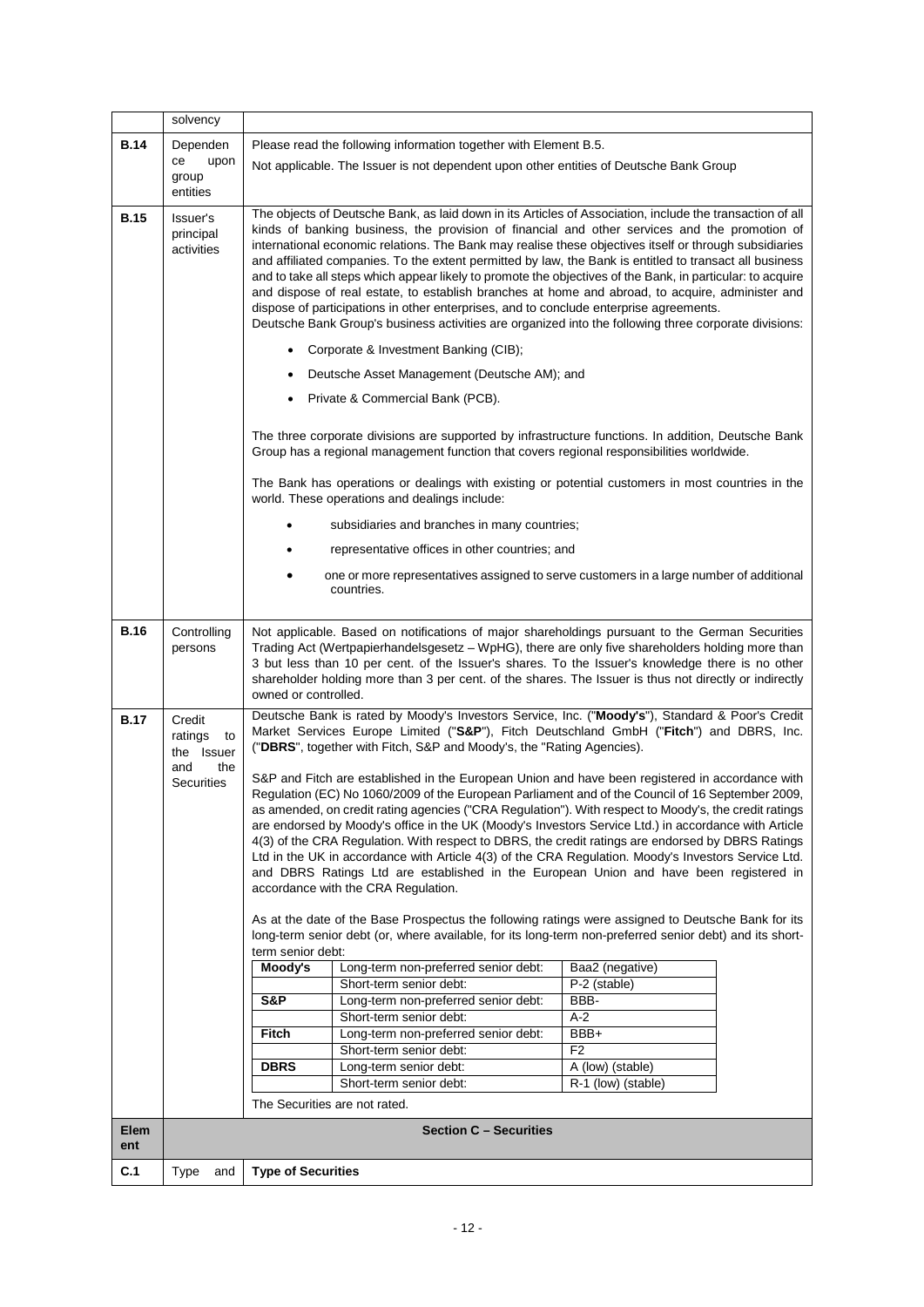|      | the class of                 |                                                                                                                                                                                                            | The Securities are Notes (the "Securities"). For a further description see Element C.15.                                                                                                                    |  |
|------|------------------------------|------------------------------------------------------------------------------------------------------------------------------------------------------------------------------------------------------------|-------------------------------------------------------------------------------------------------------------------------------------------------------------------------------------------------------------|--|
|      | the                          | Security identification number(s) of Securities                                                                                                                                                            |                                                                                                                                                                                                             |  |
|      | securities.<br>including     | XS1566864093<br>ISIN:                                                                                                                                                                                      |                                                                                                                                                                                                             |  |
|      | any                          | WKN: DM1AM3                                                                                                                                                                                                |                                                                                                                                                                                                             |  |
|      | security                     | Common Code: 156686409                                                                                                                                                                                     |                                                                                                                                                                                                             |  |
|      | identificatio<br>n number    |                                                                                                                                                                                                            |                                                                                                                                                                                                             |  |
| C.2  | Currency of                  | Euro ("EUR").                                                                                                                                                                                              |                                                                                                                                                                                                             |  |
|      | the                          |                                                                                                                                                                                                            |                                                                                                                                                                                                             |  |
|      | securities<br>issue          |                                                                                                                                                                                                            |                                                                                                                                                                                                             |  |
| C.5  | Restriction                  |                                                                                                                                                                                                            | No offers, sales or deliveries of the Securities, or distribution of any offering material relating to the                                                                                                  |  |
|      | s on the                     |                                                                                                                                                                                                            | Securities, may be made in or from any jurisdiction except in circumstances that will result in                                                                                                             |  |
|      | free                         | compliance with any applicable laws and regulations.                                                                                                                                                       |                                                                                                                                                                                                             |  |
|      | transferabil<br>ity of the   |                                                                                                                                                                                                            | Subject to the above, each Security is transferable in accordance with applicable law and any rules                                                                                                         |  |
|      | securities                   | transferred.                                                                                                                                                                                               | and procedures for the time being of any Clearing Agent through whose books such Security is                                                                                                                |  |
|      |                              |                                                                                                                                                                                                            |                                                                                                                                                                                                             |  |
| C.8  | Rights<br>attached to        | <b>Rights attached to the Securities</b>                                                                                                                                                                   |                                                                                                                                                                                                             |  |
|      | the                          | loss, with a claim for payment of a cash amount.                                                                                                                                                           | The Securities provide holders of the Securities, on redemption or upon exercise, w subject to a total                                                                                                      |  |
|      | securities.<br>including     | Governing law of the Securities                                                                                                                                                                            |                                                                                                                                                                                                             |  |
|      | ranking                      |                                                                                                                                                                                                            | The Securities will be governed by, and construed in accordance with, English law. The constituting                                                                                                         |  |
|      | and<br>limitations           |                                                                                                                                                                                                            | of the Securities may be governed by the laws of the jurisdiction of the Clearing Agent.                                                                                                                    |  |
|      | to<br>those                  | <b>Status of the Securities</b>                                                                                                                                                                            |                                                                                                                                                                                                             |  |
|      | rights                       |                                                                                                                                                                                                            | The Securities will constitute direct, unsecured and unsubordinated obligations of the Issuer ranking<br>pari passu among themselves and pari passu with all other unsecured and unsubordinated obligations |  |
|      |                              |                                                                                                                                                                                                            | of the Issuer, subject, however, to statutory priorities conferred to certain unsecured and                                                                                                                 |  |
|      |                              |                                                                                                                                                                                                            | unsubordinated obligations in the event of resolution measures imposed on the Issuer or in the event<br>of the dissolution, liquidation, insolvency, composition or other proceedings for the avoidance of  |  |
|      |                              | insolvency of, or against, the Issuer.                                                                                                                                                                     |                                                                                                                                                                                                             |  |
|      |                              | Limitations to the rights attached to the Securities                                                                                                                                                       |                                                                                                                                                                                                             |  |
|      |                              |                                                                                                                                                                                                            | Under the terms and conditions of the Securities, the Issuer is entitled to terminate and cancel the<br>Securities and to amend the terms and conditions of the Securities.                                 |  |
| C.11 | Application                  |                                                                                                                                                                                                            | Application has been made to list the Securities on the Official List of the Luxembourg Stock Exchange                                                                                                      |  |
|      | for<br>admission             |                                                                                                                                                                                                            | and to trade them on the Regulated Market of the Luxembourg Stock Exchange, which is a regulated<br>market for the purposes of Directive 2014/65/EU (as amended), with effect from, at the earliest, the    |  |
|      | to trading,                  |                                                                                                                                                                                                            | Issue Date. No assurances can be given that such application for admission to trading will be granted                                                                                                       |  |
|      | with a view                  | (or, if granted, will be granted by the Issue Date).                                                                                                                                                       |                                                                                                                                                                                                             |  |
|      | their<br>to<br>distribution  |                                                                                                                                                                                                            |                                                                                                                                                                                                             |  |
|      | in.<br>a                     |                                                                                                                                                                                                            |                                                                                                                                                                                                             |  |
|      | regulated<br>market or       |                                                                                                                                                                                                            |                                                                                                                                                                                                             |  |
|      | other                        |                                                                                                                                                                                                            |                                                                                                                                                                                                             |  |
|      | equivalent                   |                                                                                                                                                                                                            |                                                                                                                                                                                                             |  |
|      | markets<br>with              |                                                                                                                                                                                                            |                                                                                                                                                                                                             |  |
|      | indication                   |                                                                                                                                                                                                            |                                                                                                                                                                                                             |  |
|      | the<br>οf<br>markets in      |                                                                                                                                                                                                            |                                                                                                                                                                                                             |  |
|      | question                     |                                                                                                                                                                                                            |                                                                                                                                                                                                             |  |
| C.15 | A                            | The Securities are 95% capital-protected at maturity.                                                                                                                                                      |                                                                                                                                                                                                             |  |
|      | description                  |                                                                                                                                                                                                            | Investors will receive, in respect of each nominal amount, a Cash Amount on the Settlement Date                                                                                                             |  |
|      | of how the<br>value of the   | which will be the product of (a) the Nominal Amount and (b) an amount equal to the difference between                                                                                                      |                                                                                                                                                                                                             |  |
|      | investment                   | (i) the quotient of the Final Reference Level divided by the Initial Reference Level, and (ii) Strike,<br>provided that such amount will not be below EUR 950 and will not be above EUR 2,000, and further |                                                                                                                                                                                                             |  |
|      | is affected<br>by<br>the     | multiplied by (c) the Participation Factor                                                                                                                                                                 |                                                                                                                                                                                                             |  |
|      | value of the                 |                                                                                                                                                                                                            |                                                                                                                                                                                                             |  |
|      | underlying                   | <b>Final Reference Level</b>                                                                                                                                                                               | The Reference Level on the Valuation Date                                                                                                                                                                   |  |
|      | instrument(<br>unless<br>s). | Initial Reference Level                                                                                                                                                                                    | The Reference Level of the Underlying on the Initial                                                                                                                                                        |  |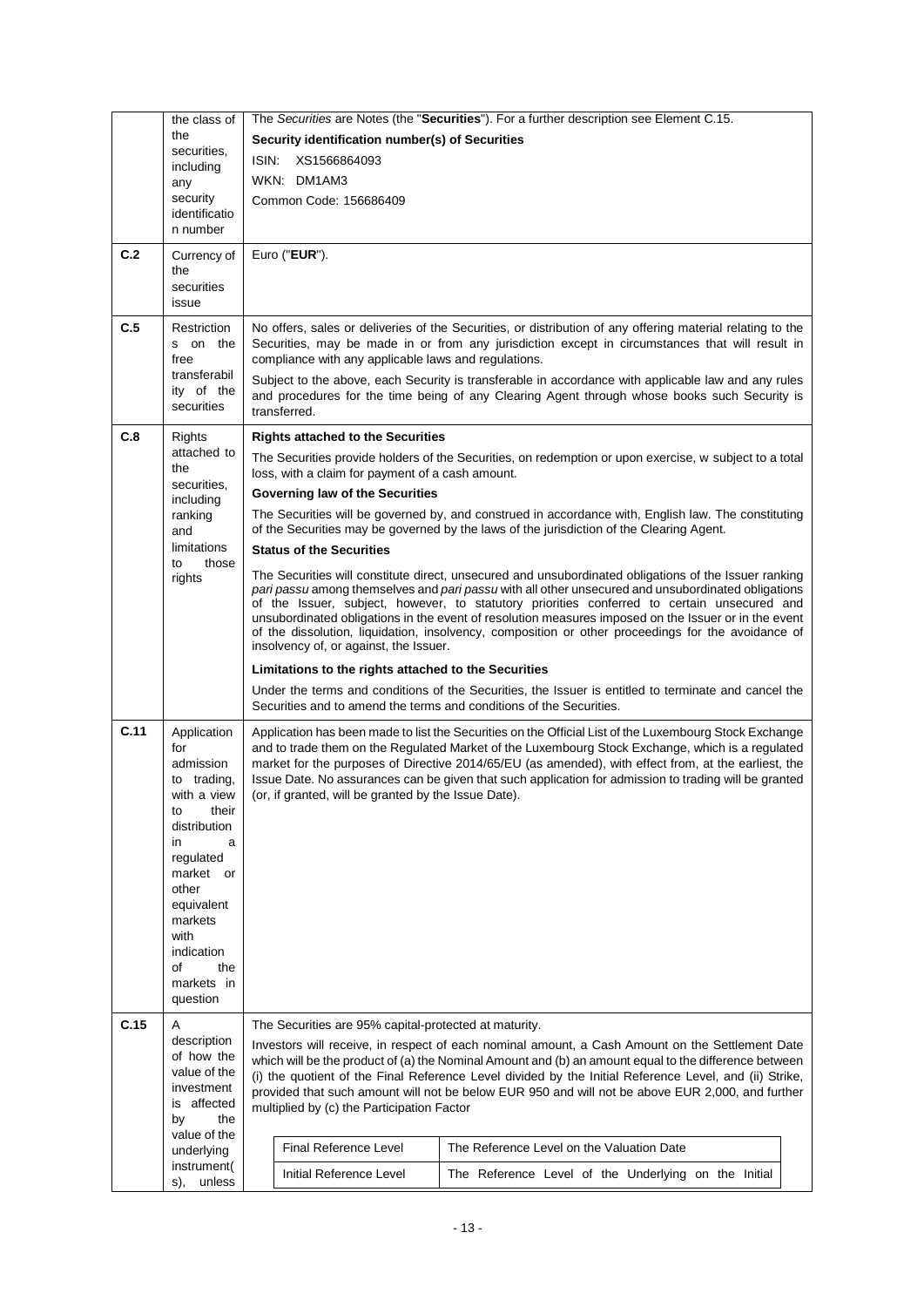|             | the                                                                                                                                      |                                                                                     | <b>Valuation Date</b>                                                                                                                                                                                                                                                                                                                                                                                                                                                                                                                                                                                                                                                                                                                                                                                                      |  |  |
|-------------|------------------------------------------------------------------------------------------------------------------------------------------|-------------------------------------------------------------------------------------|----------------------------------------------------------------------------------------------------------------------------------------------------------------------------------------------------------------------------------------------------------------------------------------------------------------------------------------------------------------------------------------------------------------------------------------------------------------------------------------------------------------------------------------------------------------------------------------------------------------------------------------------------------------------------------------------------------------------------------------------------------------------------------------------------------------------------|--|--|
|             | securities<br>have<br>a                                                                                                                  | <b>Initial Valuation Date</b>                                                       | 11 May 2018                                                                                                                                                                                                                                                                                                                                                                                                                                                                                                                                                                                                                                                                                                                                                                                                                |  |  |
|             | denominati<br>on of at                                                                                                                   | <b>Issue Date</b>                                                                   | 11 May 2018                                                                                                                                                                                                                                                                                                                                                                                                                                                                                                                                                                                                                                                                                                                                                                                                                |  |  |
|             | least EUR                                                                                                                                | Nominal Amount                                                                      | EUR 1,000 per Note                                                                                                                                                                                                                                                                                                                                                                                                                                                                                                                                                                                                                                                                                                                                                                                                         |  |  |
|             | 100.000                                                                                                                                  | Participation Factor                                                                | 100 per cent.                                                                                                                                                                                                                                                                                                                                                                                                                                                                                                                                                                                                                                                                                                                                                                                                              |  |  |
|             |                                                                                                                                          | Reference Level                                                                     | In respect of any relevant day, the official closing level of the<br>Underlying as published by the relevant index sponsor on<br>such day                                                                                                                                                                                                                                                                                                                                                                                                                                                                                                                                                                                                                                                                                  |  |  |
|             |                                                                                                                                          | <b>Strike</b>                                                                       | 100 per cent. of the Initial Reference Level                                                                                                                                                                                                                                                                                                                                                                                                                                                                                                                                                                                                                                                                                                                                                                               |  |  |
| C.16        | The<br>expiration<br>or maturity<br>date of the<br>derivative<br>securities $-$<br>the<br>exercise<br>date or final<br>reference<br>date | Settlement Date: 15 May 2025<br>Valuation Date: 12 May 2025 (subject to adjustment) |                                                                                                                                                                                                                                                                                                                                                                                                                                                                                                                                                                                                                                                                                                                                                                                                                            |  |  |
| C.17        | Settlement<br>procedure<br>οf<br>the<br>derivative<br>securities                                                                         |                                                                                     | Any cash amounts payable by the Issuer shall be transferred to the relevant Clearing Agent for<br>distribution to the Securityholders.<br>The Issuer will be discharged of its payment obligations by payment of the Cash Amount to, or to the<br>order of, the relevant Clearing Agent in respect of the amount so paid or delivered.                                                                                                                                                                                                                                                                                                                                                                                                                                                                                     |  |  |
| C.18        | A<br>description<br>of how the<br>return<br>on<br>derivative<br>securities<br>takes place                                                |                                                                                     | Payment of the Cash Amount to each relevant Securityholder on the Settlement Date.                                                                                                                                                                                                                                                                                                                                                                                                                                                                                                                                                                                                                                                                                                                                         |  |  |
| C.19        | The<br>exercise<br>price or the<br>final<br>reference<br>price of the<br>underlying                                                      | The Final Reference Level.                                                          |                                                                                                                                                                                                                                                                                                                                                                                                                                                                                                                                                                                                                                                                                                                                                                                                                            |  |  |
| C.20        | Type of the<br>underlying<br>and where<br>the<br>information<br>the<br>on<br>underlying<br>be<br>can<br>found                            | Type: Index<br>Name: Euro Stoxx® 50 Index<br>ISIN: EU0009658145                     | Information on the historical and ongoing performance of the Underlying and its volatility can be<br>obtained on the Bloomberg page SX5E <lndex> or Reuters page: .STOXX50E.</lndex>                                                                                                                                                                                                                                                                                                                                                                                                                                                                                                                                                                                                                                       |  |  |
| Elem<br>ent |                                                                                                                                          | <b>Section D - Risks</b>                                                            |                                                                                                                                                                                                                                                                                                                                                                                                                                                                                                                                                                                                                                                                                                                                                                                                                            |  |  |
| D.2         | Key<br>information<br>on the key<br>risks<br>that<br>are specific<br>the<br>to<br>issuer                                                 | following:                                                                          | Investors will be exposed to the risk of the Issuer becoming insolvent as result of being overindebted<br>or unable to pay debts, i.e. to the risk of a temporary or permanent inability to meet interest and/or<br>principal payments on time. The Issuer's credit ratings reflect the assessment of these risks.<br>Factors that may have a negative impact on Deutsche Bank's profitability are described in the<br>Recent tepid economic growth, and uncertainties about prospects for growth going forward,<br>especially in Deutsche Bank's home market of Europe, have affected and continue to negatively<br>affect Deutsche Bank's results of operations and financial condition in some of its businesses and<br>Deutsche Bank's strategic plans, while a continuing low interest environment and competition in |  |  |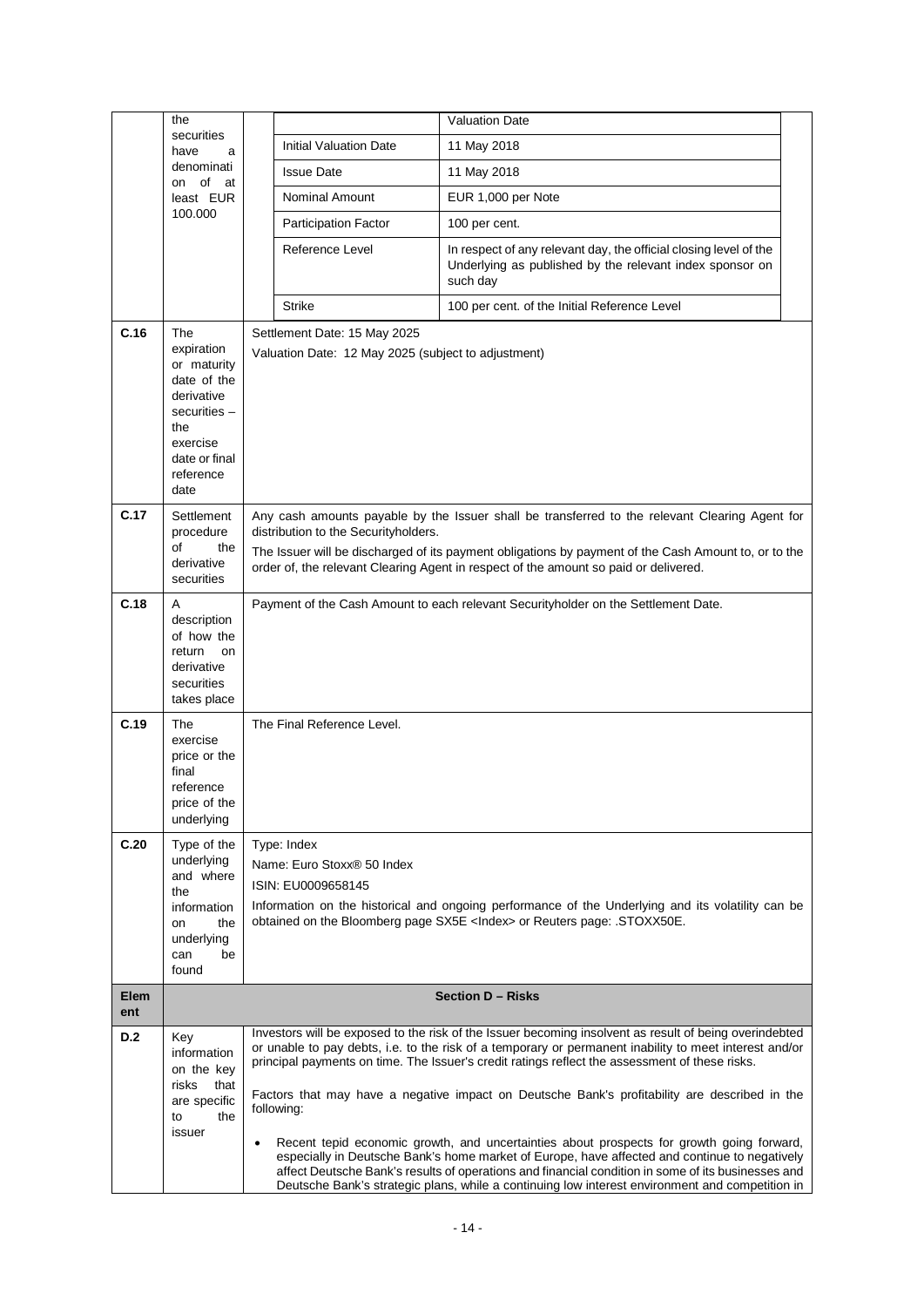|  | the financial services industry have compressed margins in many of the Group's businesses. If<br>these conditions persist or worsen, Deutsche Bank's business, results of operations or strategic<br>plans could be adversely affected.                                                                                                                                                                                                                                                                                                                                                                                                                                                                                                                                                                                                                                    |
|--|----------------------------------------------------------------------------------------------------------------------------------------------------------------------------------------------------------------------------------------------------------------------------------------------------------------------------------------------------------------------------------------------------------------------------------------------------------------------------------------------------------------------------------------------------------------------------------------------------------------------------------------------------------------------------------------------------------------------------------------------------------------------------------------------------------------------------------------------------------------------------|
|  | Deutsche Bank's results of operation and financial condition, in particular those of its Global<br>Markets business, continue to be negatively impacted by the challenging market environment,<br>unfavourable macro-economic and geopolitical conditions, lower client activities, increased<br>competition and regulation, and the immediate impacts resulting from Deutsche Bank's strategic<br>decisions as Deutsche Bank makes progress on the implementation of its strategy. If Deutsche<br>Bank is unable to improve its profitability as it continues to face these headwinds as well as<br>persistently high litigation costs, Deutsche Bank may be unable to meet many of its strategic<br>aspirations, and may have difficulty maintaining capital, liquidity and leverage ratios at levels<br>expected by market participants and Deutsche Bank's regulators. |
|  | Continued elevated levels of political uncertainty could have unpredictable consequences for the<br>financial system and the greater economy, and could contribute to an unwinding of aspects of<br>European integration, potentially leading to declines in business levels, write-downs of assets<br>and losses across Deutsche Bank's businesses. Deutsche Bank's ability to protect itself against<br>these risks is limited.                                                                                                                                                                                                                                                                                                                                                                                                                                          |
|  | Deutsche Bank may be required to take impairments on its exposures to the sovereign debt of<br>European or other countries if the European sovereign debt crisis reignites. The credit default<br>swaps into which Deutsche Bank has entered to manage sovereign credit risk may not be<br>available to offset these losses.                                                                                                                                                                                                                                                                                                                                                                                                                                                                                                                                               |
|  | Deutsche Bank's liquidity, business activities and profitability may be adversely affected by an<br>inability to access the debt capital markets or to sell assets during periods of market-wide or firm-<br>specific liquidity constraints. Credit rating downgrades have contributed to an increase in<br>Deutsche Bank's funding costs, and any future downgrade could materially adversely affect its<br>funding costs, the willingness of counterparties to continue to do business with it and significant<br>aspects of its business model.                                                                                                                                                                                                                                                                                                                         |
|  | Regulatory reforms enacted and proposed in response to weaknesses in the financial sector,<br>together with increased regulatory scrutiny more generally, have created significant uncertainty<br>for Deutsche Bank and may adversely affect its business and ability to execute its strategic plans,<br>and competent regulators may prohibit Deutsche Bank from making dividend payments or<br>payments on its regulatory capital instruments or take other actions if Deutsche Bank fails to<br>comply with regulatory requirements.                                                                                                                                                                                                                                                                                                                                    |
|  | European and German legislation regarding the recovery and resolution of banks and investment<br>firms could, if steps were taken to ensure Deutsche Bank's resolvability or resolution measures<br>were imposed on Deutsche Bank, significantly affect Deutsche Bank's business operations, and<br>lead to losses for its shareholders and creditors.                                                                                                                                                                                                                                                                                                                                                                                                                                                                                                                     |
|  | Regulatory and legislative changes require Deutsche Bank to maintain increased capital, in some<br>cases (including in the United States) applying liquidity, risk management and capital adequacy<br>rules to its local operations on a standalone basis. These requirements may significantly affect<br>Deutsche Bank's business model, financial condition and results of operations as well as the<br>competitive environment generally. Any perceptions in the market that Deutsche Bank may be<br>unable to meet its capital or liquidity requirements with an adequate buffer, or that Deutsche Bank<br>should maintain capital in excess of these requirements, could intensify the effect of these factors<br>on Deutsche Bank's business and results.                                                                                                            |
|  | Deutsche Bank's regulatory capital and liquidity ratios and its funds available for distributions on<br>its shares or regulatory capital instruments will be affected by Deutsche Bank's business<br>decisions and, in making such decisions, Deutsche Bank's interests and those of the holders of<br>such instruments may not be aligned, and Deutsche Bank may take decisions in accordance with<br>applicable law and the terms of the relevant instruments that result in no or lower payments being<br>made on Deutsche Bank's shares or regulatory capital instruments.                                                                                                                                                                                                                                                                                             |
|  | Legislation in the United States and in Germany as well as proposals in the European Union<br>regarding the prohibition of proprietary trading or its separation from the deposit-taking business<br>may materially affect Deutsche Bank's business model.                                                                                                                                                                                                                                                                                                                                                                                                                                                                                                                                                                                                                 |
|  | Other regulatory reforms adopted or proposed in the wake of the financial crisis – for example,<br>extensive new regulations governing Deutsche Bank's derivatives activities, compensation, bank<br>levies, deposit protection or a possible financial transaction $tax - may$ materially increase<br>Deutsche Bank's operating costs and negatively impact its business model.                                                                                                                                                                                                                                                                                                                                                                                                                                                                                           |
|  | Adverse market conditions, asset price deteriorations, volatility and cautious investor sentiment<br>have affected and may in the future materially and adversely affect Deutsche Bank's revenues                                                                                                                                                                                                                                                                                                                                                                                                                                                                                                                                                                                                                                                                          |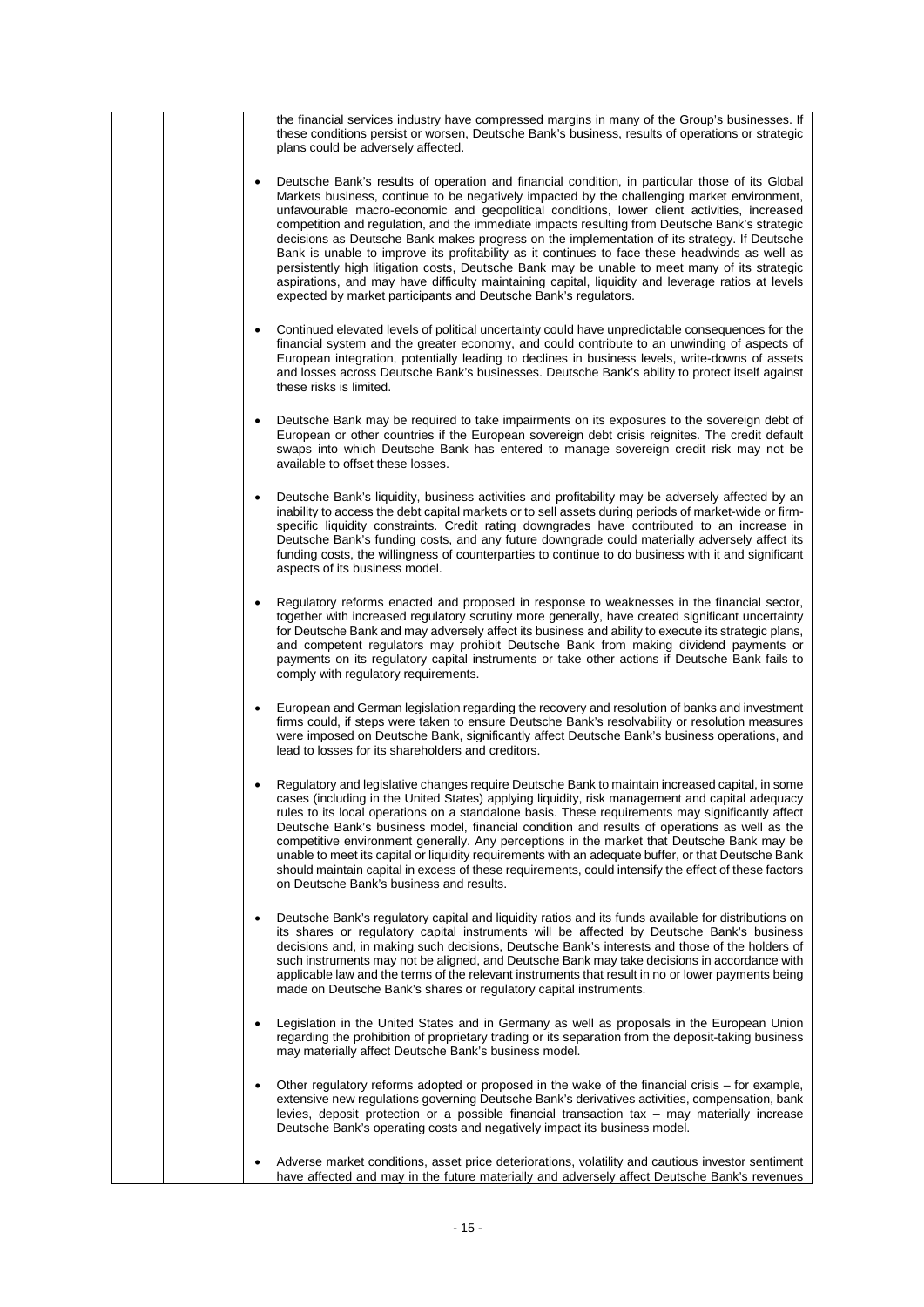|  | and profits, particularly in its investment banking, brokerage and other commission- and fee-<br>based businesses. As a result, Deutsche Bank has in the past incurred and may in the future                                                                                                                                                                                                                                                                                                                                                                                                                                                                                                                                                                   |
|--|----------------------------------------------------------------------------------------------------------------------------------------------------------------------------------------------------------------------------------------------------------------------------------------------------------------------------------------------------------------------------------------------------------------------------------------------------------------------------------------------------------------------------------------------------------------------------------------------------------------------------------------------------------------------------------------------------------------------------------------------------------------|
|  | incur significant losses from its trading and investment activities.                                                                                                                                                                                                                                                                                                                                                                                                                                                                                                                                                                                                                                                                                           |
|  | Deutsche Bank announced the next phase of its strategy in April 2015, gave further details on it<br>in October 2015 and announced an update in March 2017. If Deutsche Bank is unable to<br>implement its strategic plans successfully, it may be unable to achieve its financial objectives, or<br>Deutsche Bank may incur losses or low profitability or erosions of its capital base, and Deutsche<br>Bank's financial condition, results of operations and share price may be materially and adversely<br>affected.                                                                                                                                                                                                                                        |
|  | As part of its March 2017 updates to its strategy, Deutsche Bank announced its intention to<br>reconfigure its Global Markets, Corporate Finance and Transaction Banking businesses into a<br>single, corporate client-led Corporate & Investment Banking division to position itself for growth<br>through increased cross-selling opportunities for its higher return corporate clients. Clients may<br>choose not to expand their businesses or portfolios with Deutsche Bank, thereby negatively<br>influencing its ability to capitalise on these opportunities.                                                                                                                                                                                          |
|  | As part of its March 2017 updates to its strategy, Deutsche Bank announced its intention to retain<br>and combine Deutsche Postbank AG (together with its subsidiaries, "Postbank") with its existing<br>retail and commercial operations, after earlier having announced its intention to dispose of<br>Postbank. Deutsche Bank may face difficulties integrating Postbank into the Group following the<br>completion of operational separability from the Group. Consequently, the cost savings and other<br>benefits Deutsche Bank expects to realise may only come at a higher cost than anticipated, or<br>may not be realised at all.                                                                                                                    |
|  | As part of its March 2017 updates to its strategy, Deutsche Bank announced its intention to create<br>an operationally segregated Deutsche Asset Management division through a partial initial public<br>offer (IPO). If economic or market conditions, or the financial position, results of operations and<br>business prospects of Deutsche AM, are unfavourable, or if any required regulatory approvals<br>are not obtained or would be available only on disadvantageous terms, Deutsche Bank may not<br>be able to sell a stake in Deutsche AM at a favourable price or timing, or at all. Additionally,<br>Deutsche Bank may not be able to capitalise on the expected benefits that it believes an<br>operationally segregated Deutsche AM can offer. |
|  | Deutsche Bank may have difficulties selling companies, businesses or assets at favourable prices<br>or at all and may experience material losses from these assets and other investments irrespective<br>of market developments.                                                                                                                                                                                                                                                                                                                                                                                                                                                                                                                               |
|  | A robust and effective internal control environment is necessary to ensure that Deutsche Bank<br>٠<br>conducts its business in compliance with the laws and regulations applicable to it. Deutsche Bank<br>has identified the need to strengthen its internal control environment and has embarked on<br>initiatives to accomplish this. If these initiatives are not successful or are delayed, Deutsche<br>Bank's reputation, regulatory position and financial condition may be materially adversely<br>affected, and Deutsche Bank's ability to achieve its strategic ambitions may be impaired.                                                                                                                                                           |
|  | Deutsche Bank operates in a highly and increasingly regulated and litigious environment,<br>potentially exposing Deutsche Bank to liability and other costs, the amounts of which may be<br>substantial and difficult to estimate, as well as to legal and regulatory sanctions and reputational<br>harm.                                                                                                                                                                                                                                                                                                                                                                                                                                                      |
|  | Deutsche Bank is currently subject to a number of investigations by regulatory and law<br>enforcement agencies globally as well as associated civil actions relating to potential misconduct.<br>The eventual outcomes of these matters are unpredictable, and may materially and adversely<br>affect Deutsche Bank's results of operations, financial condition and reputation.                                                                                                                                                                                                                                                                                                                                                                               |
|  | In addition to its traditional banking businesses of deposit-taking and lending, Deutsche Bank<br>also engages in nontraditional credit businesses in which credit is extended in transactions that<br>include, for example, its holding of securities of third parties or its engaging in complex derivative<br>transactions. These nontraditional credit businesses materially increase Deutsche Bank's<br>exposure to credit risk.                                                                                                                                                                                                                                                                                                                          |
|  | A substantial proportion of the assets and liabilities on Deutsche Bank's balance sheet comprise<br>financial instruments that it carries at fair value, with changes in fair value recognised in its income<br>statement. As a result of such changes, Deutsche Bank has incurred losses in the past, and may<br>incur further losses in the future.                                                                                                                                                                                                                                                                                                                                                                                                          |
|  | Deutsche Bank's risk management policies, procedures and methods leave it exposed to<br>unidentified or unanticipated risks, which could lead to material losses.                                                                                                                                                                                                                                                                                                                                                                                                                                                                                                                                                                                              |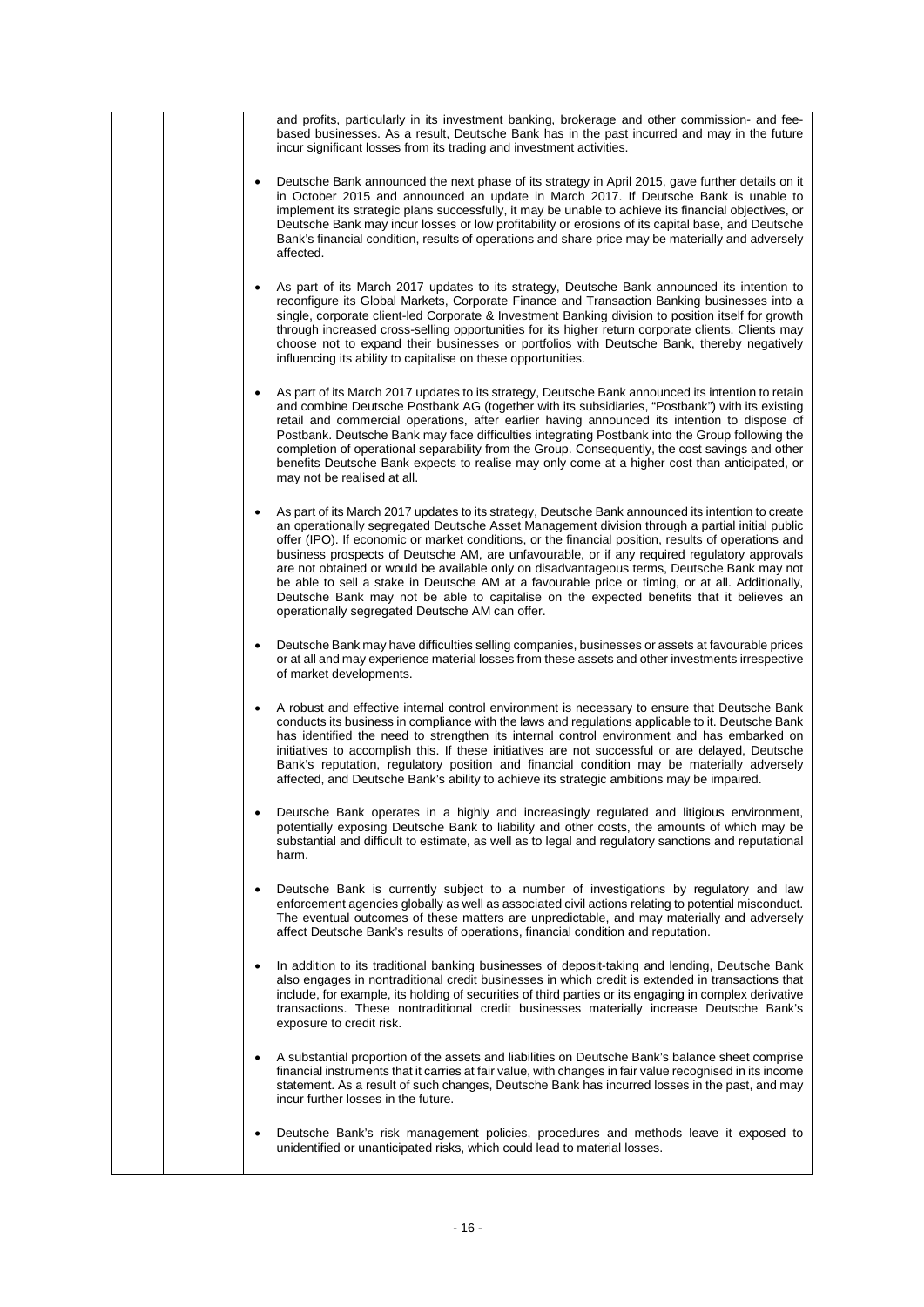|     |                                                                                                                                               | Operational risks, which may arise from errors in the performance of Deutsche Bank's processes,<br>$\bullet$<br>the conduct of Deutsche Bank's employees, instability, malfunction or outage of Deutsche Bank's<br>IT system and infrastructure, or loss of business continuity, or comparable issues with respect to<br>Deutsche Bank's vendors, may disrupt Deutsche Bank's businesses and lead to material losses.<br>Deutsche Bank's operational systems are subject to an increasing risk of cyber attacks and other<br>$\bullet$<br>internet crime, which could result in material losses of client or customer information, damage<br>Deutsche Bank's reputation and lead to regulatory penalties and financial losses.<br>The size of Deutsche Bank's clearing operations exposes Deutsche Bank to a heightened risk of<br>$\bullet$<br>material losses should these operations fail to function properly.<br>Deutsche Bank may have difficulty in identifying and executing acquisitions, and both making |
|-----|-----------------------------------------------------------------------------------------------------------------------------------------------|--------------------------------------------------------------------------------------------------------------------------------------------------------------------------------------------------------------------------------------------------------------------------------------------------------------------------------------------------------------------------------------------------------------------------------------------------------------------------------------------------------------------------------------------------------------------------------------------------------------------------------------------------------------------------------------------------------------------------------------------------------------------------------------------------------------------------------------------------------------------------------------------------------------------------------------------------------------------------------------------------------------------|
|     |                                                                                                                                               | $\bullet$<br>acquisitions and avoiding them could materially harm Deutsche Bank's results of operations and<br>its share price.<br>Intense competition, in Deutsche Bank's home market of Germany as well as in international<br>$\bullet$<br>markets, could materially adversely impact Deutsche Bank's revenues and profitability.                                                                                                                                                                                                                                                                                                                                                                                                                                                                                                                                                                                                                                                                               |
|     |                                                                                                                                               | Transactions with counterparties in countries designated by the U.S. State Department as<br>state sponsors of terrorism or persons targeted by U.S. economic sanctions may lead<br>potential customers and investors to avoid doing business with Deutsche Bank or investing in<br>Deutsche Bank's securities, harm Deutsche Bank's reputation or result in regulatory action<br>which could materially and adversely affect Deutsche Bank's business.                                                                                                                                                                                                                                                                                                                                                                                                                                                                                                                                                             |
| D.6 | <b>Risk</b><br>warning to<br>effect<br>the<br>that<br>investors<br>may<br>lose<br>the value of<br>their entire<br>investment<br>or part of it | Where no minimum amount(s) of cash or assets to be payable or deliverable is specified, investors<br>may experience a total or partial loss of their investment in the Security.<br>Securities are linked to the Underlying                                                                                                                                                                                                                                                                                                                                                                                                                                                                                                                                                                                                                                                                                                                                                                                        |
|     |                                                                                                                                               | Amounts payable or assets deliverable periodically or on exercise or redemption of the Securities, as<br>the case may be, are linked to the Underlying which may comprise one or more Reference Items. The<br>purchase of, or investment in, Securities linked to the Underlying involves substantial risks.                                                                                                                                                                                                                                                                                                                                                                                                                                                                                                                                                                                                                                                                                                       |
|     |                                                                                                                                               | The Securities are not conventional securities and carry various unique investment risks which<br>prospective investors should understand clearly before investing in the Securities. Each prospective<br>investor in the Securities should be familiar with securities having characteristics similar to the<br>Securities and should fully review all documentation for and understand the terms and conditions of<br>the Securities and the nature and extent of its exposure to risk of loss.                                                                                                                                                                                                                                                                                                                                                                                                                                                                                                                  |
|     |                                                                                                                                               | Potential investors should ensure that they understand the relevant formula in accordance with which<br>the amounts payable and/or assets deliverable are calculated, and if necessary seek advice from their<br>own adviser(s)                                                                                                                                                                                                                                                                                                                                                                                                                                                                                                                                                                                                                                                                                                                                                                                    |
|     |                                                                                                                                               | Risks associated with the Underlying                                                                                                                                                                                                                                                                                                                                                                                                                                                                                                                                                                                                                                                                                                                                                                                                                                                                                                                                                                               |
|     |                                                                                                                                               | Because of the Underlying's influence on the entitlement from the Security, as with a direct investment<br>in the Underlying, investors are exposed to risks both during the term and also at maturity, which are<br>also generally associated with an investment in the index.                                                                                                                                                                                                                                                                                                                                                                                                                                                                                                                                                                                                                                                                                                                                    |
|     |                                                                                                                                               | <b>Currency risks</b>                                                                                                                                                                                                                                                                                                                                                                                                                                                                                                                                                                                                                                                                                                                                                                                                                                                                                                                                                                                              |
|     |                                                                                                                                               | Investors face an exchange rate risk if the Settlement Currency is not the currency of the investor's<br>home jurisdiction.                                                                                                                                                                                                                                                                                                                                                                                                                                                                                                                                                                                                                                                                                                                                                                                                                                                                                        |
|     |                                                                                                                                               | Risks associated with an Adjustment Event or an Adjustment/Termination Event                                                                                                                                                                                                                                                                                                                                                                                                                                                                                                                                                                                                                                                                                                                                                                                                                                                                                                                                       |
|     |                                                                                                                                               | The Issuer is entitled to make adjustments to the Terms and Conditions following the occurrence of<br>an Adjustment Event. An Adjustment Event may include any event which materially affects the<br>theoretical economic value of an Underlying or any event which materially disrupts the economic link<br>between the value of an Underlying and the Securities subsisting immediately prior to the occurrence<br>of such event, and other specified events. However, the Calculation Agent may decide to make no<br>adjustments to the Terms and Conditions following the occurrence of an Adjustment Event.                                                                                                                                                                                                                                                                                                                                                                                                   |
|     |                                                                                                                                               | Any such adjustment may take into account any tax, duty, withholding, deduction or other charge<br>whatsoever (including but not limited to a change in tax consequences) for the Issuer as a result of<br>the Adjustment Event.                                                                                                                                                                                                                                                                                                                                                                                                                                                                                                                                                                                                                                                                                                                                                                                   |
|     |                                                                                                                                               | The terms and conditions of the Securities include a provision pursuant to which, at the option of the<br>Issuer where certain conditions are satisfied, the Issuer is entitled to redeem or cancel the Securities<br>early. Upon such early redemption or cancellation, depending on the event which resulted in such<br>early redemption or cancellation, the Issuer will pay or the nominal amount of the Securities or the<br>market value of the Securities less the direct and indirect costs to the issuer of unwinding or adjusting<br>any underlying related hedging arrangements, which may be zero. As a result, the Securities may<br>have a lower market value than similar securities which do not contain any such Issuer's right for<br>redemption or cancellation.                                                                                                                                                                                                                                |
|     |                                                                                                                                               | Regulation and reform of "benchmarks"                                                                                                                                                                                                                                                                                                                                                                                                                                                                                                                                                                                                                                                                                                                                                                                                                                                                                                                                                                              |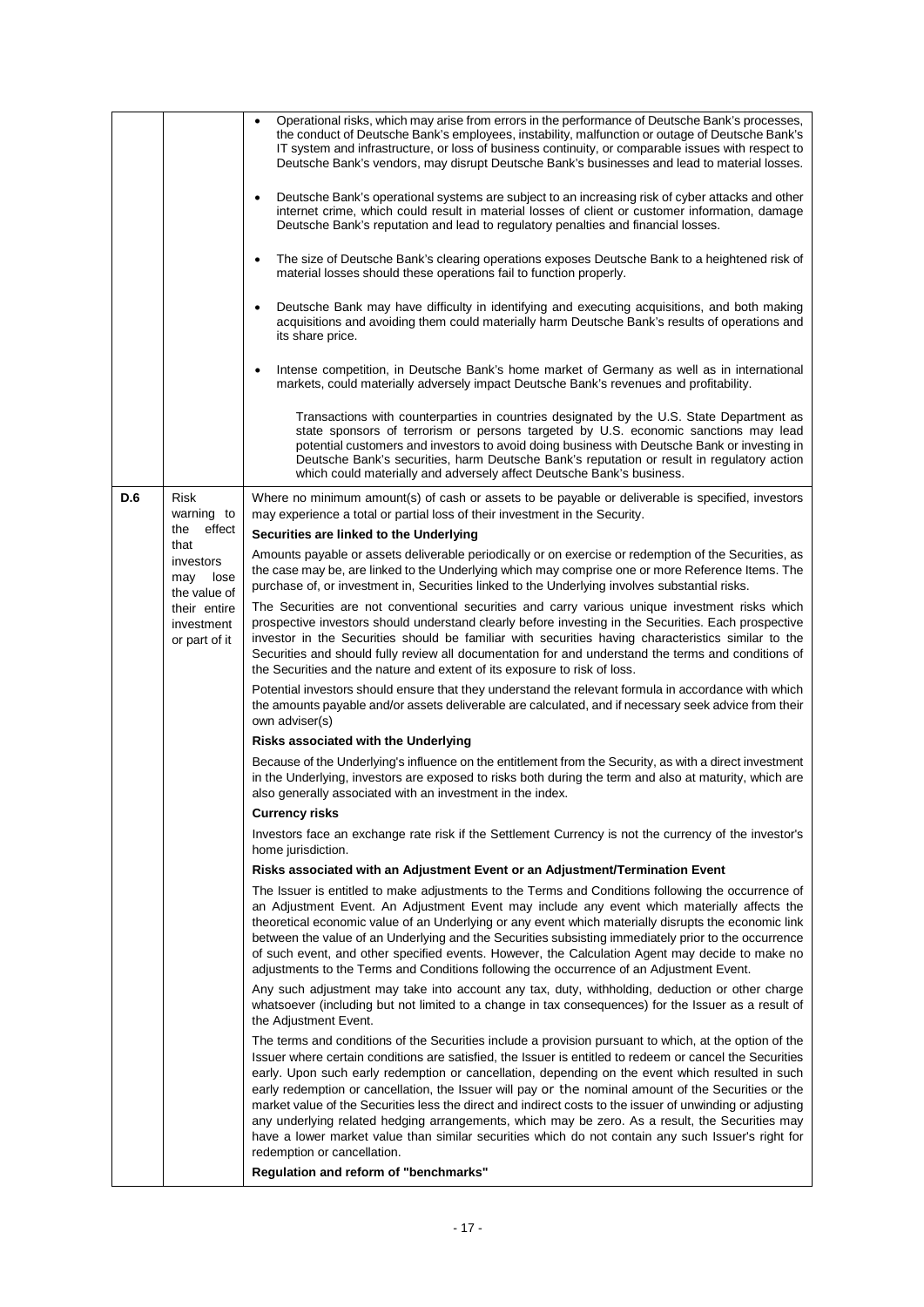|                    |                                                                                           | Indices which are deemed "benchmarks" are the subject of recent national, international and other<br>regulatory guidance and proposals for reform. Some of these reforms are already effective whilst<br>others are still to be implemented. These reforms may cause such benchmarks to perform differently<br>than in the past and may have other consequences which cannot be predicted<br>Regulatory bail-in and other resolution measures<br>If the competent authority determines that the Issuer is failing or likely to fail and certain other<br>conditions are met, the competent resolution authority has the power to write down, including to write<br>down to zero, claims for payment of the principal and any other claims under the Securities<br>respectively, interest or any other amount in respect of the Securities, to convert the Securities into<br>ordinary shares or other instruments qualifying as common equity tier 1 capital (the write-down and<br>conversion powers commonly being referred to as the bail-in tool), or to apply other resolution<br>measures including (but not limited to) a transfer of the Securities to another entity, a variation of the<br>terms and conditions of the Securities or a cancellation of the Securities. |                                                                                                                                                                                                                                                                                                                                                        |  |  |
|--------------------|-------------------------------------------------------------------------------------------|----------------------------------------------------------------------------------------------------------------------------------------------------------------------------------------------------------------------------------------------------------------------------------------------------------------------------------------------------------------------------------------------------------------------------------------------------------------------------------------------------------------------------------------------------------------------------------------------------------------------------------------------------------------------------------------------------------------------------------------------------------------------------------------------------------------------------------------------------------------------------------------------------------------------------------------------------------------------------------------------------------------------------------------------------------------------------------------------------------------------------------------------------------------------------------------------------------------------------------------------------------------------------------|--------------------------------------------------------------------------------------------------------------------------------------------------------------------------------------------------------------------------------------------------------------------------------------------------------------------------------------------------------|--|--|
| <b>Elem</b><br>ent |                                                                                           | Section E - Offer                                                                                                                                                                                                                                                                                                                                                                                                                                                                                                                                                                                                                                                                                                                                                                                                                                                                                                                                                                                                                                                                                                                                                                                                                                                                |                                                                                                                                                                                                                                                                                                                                                        |  |  |
| E.2b               | Reasons<br>for<br>the<br>offer,<br>use<br>of<br>proceeds,<br>estimated<br>net<br>proceeds |                                                                                                                                                                                                                                                                                                                                                                                                                                                                                                                                                                                                                                                                                                                                                                                                                                                                                                                                                                                                                                                                                                                                                                                                                                                                                  | Not applicable, making profit and/or hedging certain risks are the reasons for the offer.                                                                                                                                                                                                                                                              |  |  |
| E.3                | Terms and<br>conditions<br>of the offer                                                   | Conditions to which the offer is<br>subject:<br>Number of the Securities:                                                                                                                                                                                                                                                                                                                                                                                                                                                                                                                                                                                                                                                                                                                                                                                                                                                                                                                                                                                                                                                                                                                                                                                                        | Offers of the Securities are conditional on their<br>issue.<br>Up to 60,000 Securities at EUR 1,000 each with an                                                                                                                                                                                                                                       |  |  |
|                    |                                                                                           |                                                                                                                                                                                                                                                                                                                                                                                                                                                                                                                                                                                                                                                                                                                                                                                                                                                                                                                                                                                                                                                                                                                                                                                                                                                                                  | aggregate nominal amount of up to EUR<br>60,000,000                                                                                                                                                                                                                                                                                                    |  |  |
|                    |                                                                                           | The Subscription Period:                                                                                                                                                                                                                                                                                                                                                                                                                                                                                                                                                                                                                                                                                                                                                                                                                                                                                                                                                                                                                                                                                                                                                                                                                                                         | Applications to subscribe for the Securities may be<br>made from, and including, 23 March 2018 until, and<br>including, 10 May 2018.                                                                                                                                                                                                                   |  |  |
|                    |                                                                                           | Cancellation of the Issuance of the<br>Securities:                                                                                                                                                                                                                                                                                                                                                                                                                                                                                                                                                                                                                                                                                                                                                                                                                                                                                                                                                                                                                                                                                                                                                                                                                               | The Issuer reserves the right for any reason to<br>cancel the issuance of the Securities.                                                                                                                                                                                                                                                              |  |  |
|                    |                                                                                           | Early Closing of the Subscription<br>Period of the Securities:                                                                                                                                                                                                                                                                                                                                                                                                                                                                                                                                                                                                                                                                                                                                                                                                                                                                                                                                                                                                                                                                                                                                                                                                                   | The Issuer reserves the right for any reason to close<br>the Subscription Period early.                                                                                                                                                                                                                                                                |  |  |
|                    |                                                                                           | minimum subscription<br>Investor<br>amount:                                                                                                                                                                                                                                                                                                                                                                                                                                                                                                                                                                                                                                                                                                                                                                                                                                                                                                                                                                                                                                                                                                                                                                                                                                      | EUR 1,000 (one Security).                                                                                                                                                                                                                                                                                                                              |  |  |
|                    |                                                                                           | Investor maximum subscription<br>amount:                                                                                                                                                                                                                                                                                                                                                                                                                                                                                                                                                                                                                                                                                                                                                                                                                                                                                                                                                                                                                                                                                                                                                                                                                                         | Not Applicable; there is no investor maximum<br>subscription amount.                                                                                                                                                                                                                                                                                   |  |  |
|                    |                                                                                           | Description of the application<br>process:                                                                                                                                                                                                                                                                                                                                                                                                                                                                                                                                                                                                                                                                                                                                                                                                                                                                                                                                                                                                                                                                                                                                                                                                                                       | Applications to purchase Securities will be made<br>through local branches of Deutsche Bank S.A.E.<br>domiciled at Paseo De La Castellana, 18, 28046<br>Madrid, Spain.                                                                                                                                                                                 |  |  |
|                    |                                                                                           | Description of possibility to reduce<br>subscriptions and manner for<br>refunding excess amount paid by<br>applicants:                                                                                                                                                                                                                                                                                                                                                                                                                                                                                                                                                                                                                                                                                                                                                                                                                                                                                                                                                                                                                                                                                                                                                           | Not applicable; there is no possibility to reduce<br>subscriptions and therefore no manner for<br>refunding excess amount paid by applicants.                                                                                                                                                                                                          |  |  |
|                    |                                                                                           | Details of the method and time<br>limits for paying up and delivering<br>the Securities:                                                                                                                                                                                                                                                                                                                                                                                                                                                                                                                                                                                                                                                                                                                                                                                                                                                                                                                                                                                                                                                                                                                                                                                         | Investors will be notified by the Issuer or the<br>relevant financial intermediary of their allocations of<br>Securities and the settlement arrangements in<br>respect thereof. The Securities will be issued on the<br>Issue Date against payment to the Issuer by the<br>relevant Distributor of the net subscription price.                         |  |  |
|                    |                                                                                           | Manner in and date on which<br>results of the offer are to be made<br>public:                                                                                                                                                                                                                                                                                                                                                                                                                                                                                                                                                                                                                                                                                                                                                                                                                                                                                                                                                                                                                                                                                                                                                                                                    | The results of the offer will be filed with the<br>Commission de Surveillance du Secteur Financier<br>in Luxembourg and the Spanish Securities Market<br>Commission (Comisión Nacional del Mercado de<br>Valores) (the "CNMV") and will be published on the<br>website of the Luxembourg Stock Exchange<br>(www.bourse.lu) and the CNMV (www.cnmv.es). |  |  |